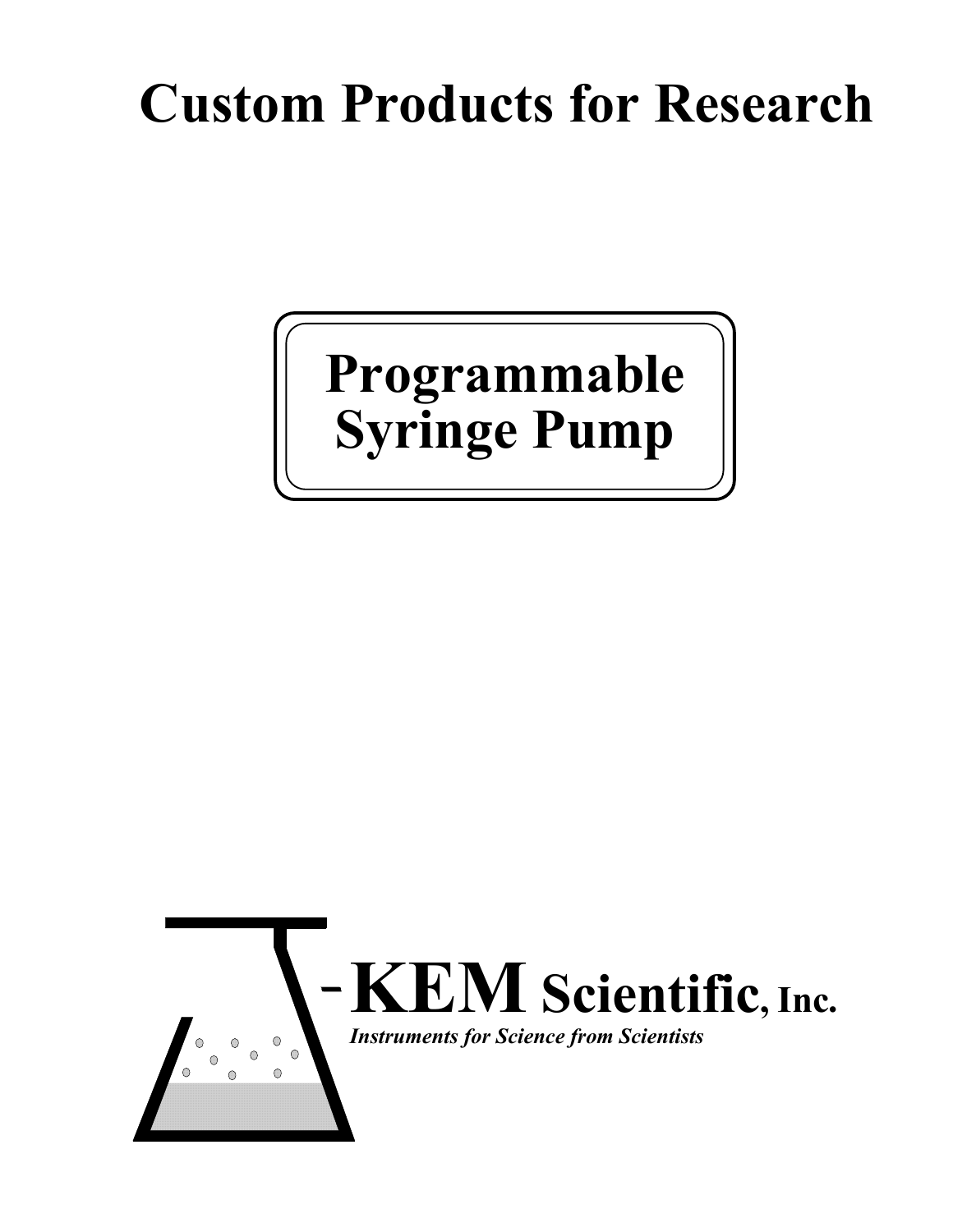# **Warranty**

J-KEM Scientific, Inc. warrants this unit to be free of defects in materials and workmanship and to give satisfactory service for a period of 12 months from date of purchase. If the unit should malfunction, it must be returned to the factory for evaluation. If the unit is found to be defective upon examination by J-KEM, it will be repaired or replaced at no charge. However, this WARRANTY is VOID if the unit shows evidence of having been tampered with or shows evidence of being damaged as a result of excessive current, heat, moisture, vibration, corrosive materials, or misuse. Components which wear or are damaged by misuse are not warranted. This includes syringes and valves

THERE ARE NO WARRANTIES EXCEPT AS STATED HEREIN. THERE ARE NO OTHER WARRANTIES, EXPRESSED OR IMPLIED, INCLUDING BUT NOT LIMITED TO THE IMPLIED WARRANTIES OF MERCHANTABILITY AND OF FITNESS FOR A PARTICULAR PURPOSE. IN NO EVENT SHALL J-KEM SCIENTIFIC, INC. BE LIABLE FOR CONSEQUENTIAL, INCIDENTAL OR SPECIAL DAMAGES. THE BUYER'S SOLE REMEDY FOR ANY BREACH OF THIS AGREEMENT BY J-KEM SCIENTIFIC, INC. OR ANY BREACH OF ANY WARRANTY BY J-KEM SCIENTIFIC, INC. SHALL NOT EXCEED THE PURCHASE PRICE PAID BY THE PURCHASER TO J-KEM SCIENTIFIC, INC. FOR THE UNIT OR UNITS OF EQUIPMENT DIRECTLY AFFECTED BY SUCH BREACH.

# **Index**

#### **Service**

J-KEM Scientific maintains its own service facility and technical staff to service all parts of the controller, usually in 24 hours. For service, contact:

| J-KEM Scientific, Inc.     | Phone: (314) 863-5536   | Web site: http://www.jkem.com              |
|----------------------------|-------------------------|--------------------------------------------|
| 6970 Olive Blvd.           | Fax: $(314) 863 - 6070$ | Email: $\frac{i\text{kem911}}{a}$ ikem.com |
| <b>St. Louis, MO 63130</b> |                         |                                            |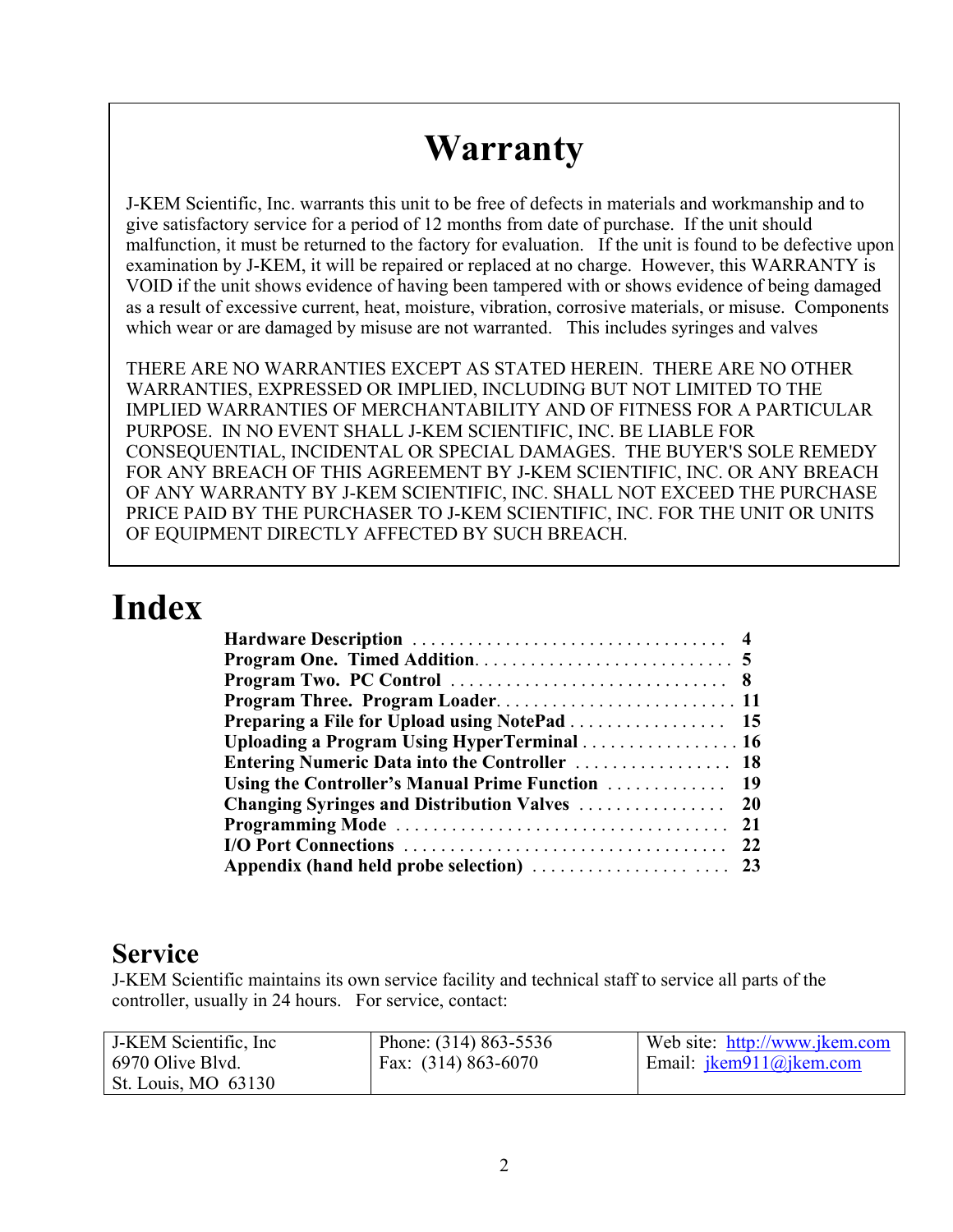

 J-KEM Scientific, Inc. 6970 Olive Blvd. St. Louis, MO 63130 (314) 863-5536 fax (314) 863-6070 E-mail: jkem911@jkem.com

# *Here's an offer you can't refuse*

**J-KEM's Syringe Pump is not a static instrument.** 

J-KEM's goal is to make the finest products available to the research community, period. We understand that research continuously changes, as a result this instrument is designed to allow customized upgrades to its software simply and in your own lab. Your controller is designed to take advantage of a new memory technology that allows new software (containing new or modified program features) to be uploaded directly to the controller's memory via e-mail. Upgradeable programming allows the controller to change as the requirements of your research change.

*If you want the program to work a different way, or if you need a new feature added to the program, call us!! We're ready to work with you.*

Robert Elliott

President

#### **Pump Overview**

 The syringe pump is programmed with 3 standard programs plus one optional, user-defined program. The three standard programs are:

- 1. Timed Delivery. This program delivers a user specified amount of liquid over a user specified amount of time. This program is useful for the controlled delivery of a reagent to a reaction. Allows the user to construct a program of 1 to 16 discrete steps.
- 2. PC Remote Control. This program allows the syringe pump to be controlled directly from a remote PC.
- 3. Program Recorder. This program allows the user to load a program script, written on the PC, to the controllers memory and run it automatically. Five scripts can be stored and recalled for use at any time.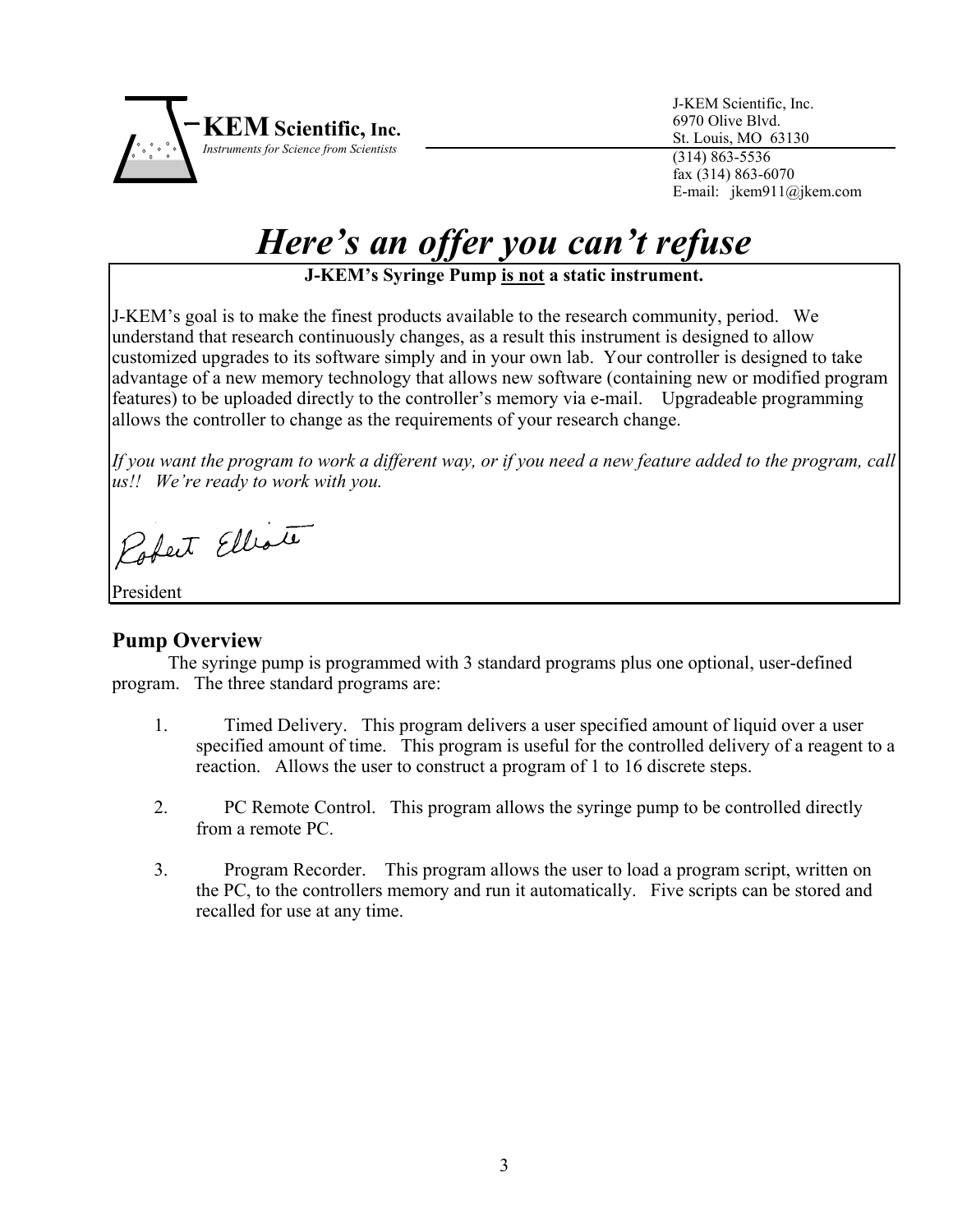## **Hardware**



- 1. Hand Held Probe Electrical Connection. Hand held probes with probe mounted triggers are useful for Programs  $1&2$ . For various probe designs, see the Appendix.
- 2. Multi-Port Distribution Valve. Valves connect various solvent reservoirs or distribution points. Any port can be used for withdrawal or distribution.
- 3. Set Home Button. Used when changing syringes (see Changing Syringes). Don't press this button during normal use.
- 4. Initialize Button. Used when changing syringes (see Changing Syringes). Don't press this button during normal use.
- 5. Syringe. Syringes from 10 µl to 50 ml are available (see Changing Syringes).
- 6. Manual Syringe Adjustment. Used when changing syringes (see Changing Syringes). Don't press this button during normal use.
- 7. Controller LCD Display. The display shows user relevant information for the program being run.
- 8. Controller Keypad. The keys have multiple context sensitive meanings with the most common meanings printed on the keys.
- 9. For syringe pumps equipped with remote controllers, this port connects the syringe pump to the controller via a 9-pin cable.
- 10. PC communications port connects to a standard PC comm port. Used for PC control of the syringe pump (see Program 4) or flash memory reprogramming.
- 11. Optional I/O port connections. For units equipped with I/O port connections, see section titled I/O Ports for connection diagram.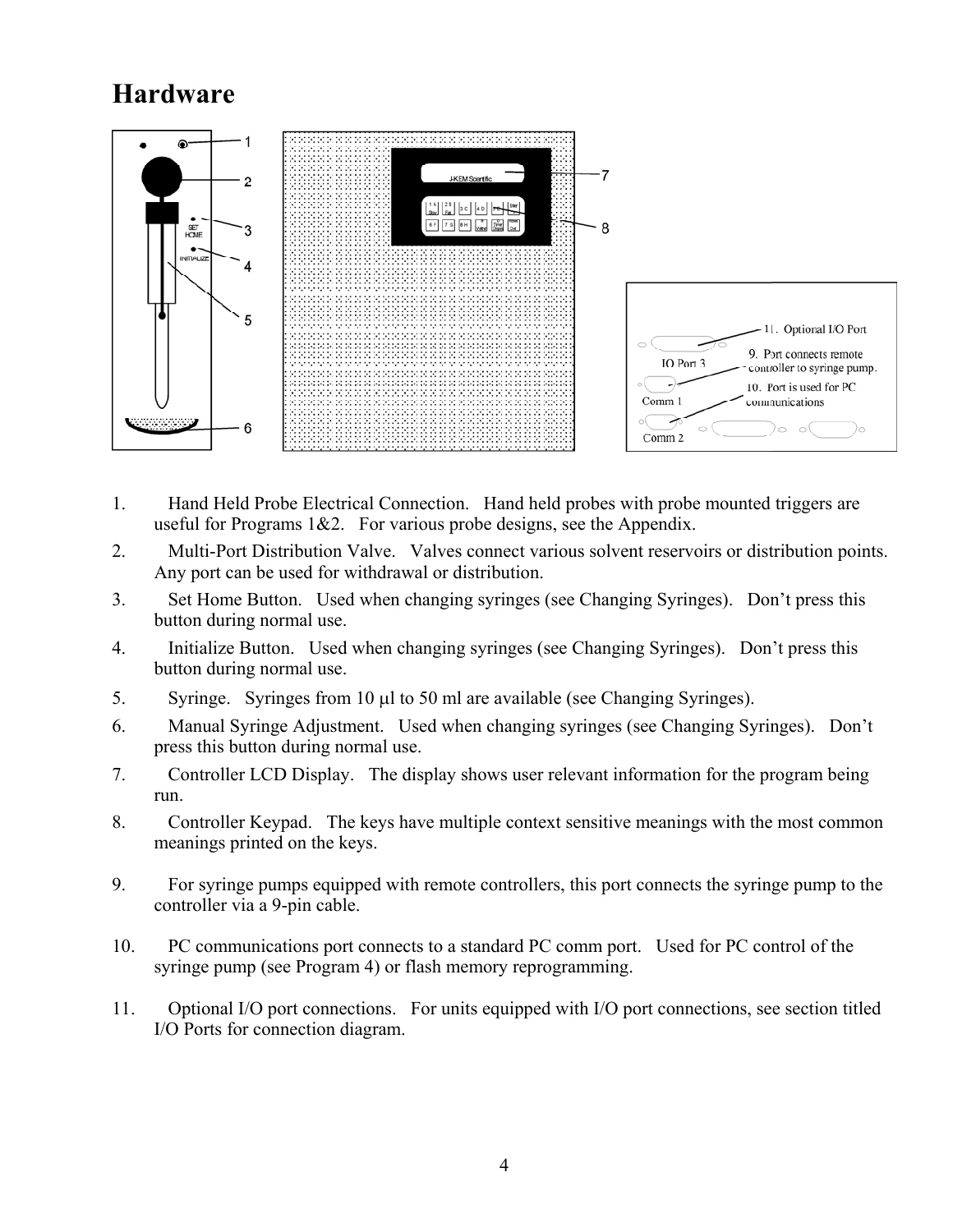## **Program One Description.**

 This program adds a user specified volume of reagent over any specified period of time. The user can enter up to a 16-step timed addition program.

| $\mathbf{1}$   | 1. Connect a piece<br><b>Program Setup:</b><br>of Teflon tubing<br>from any of the<br>valves ports to a<br>reservoir containing<br>the reagent to be<br>dispensed.<br>2. Connect a second piece of<br>Teflon tubing to the reaction the reagent is<br>being delivered to.<br>Reagent Bottle<br>Solvent<br>bottle                                                                                                                                                                                                                                                                                             | The goal of priming in<br>Program 3 is to fill the<br>delivery line with reagent<br>so that reagent is immediately<br>added when the dispense begins |
|----------------|--------------------------------------------------------------------------------------------------------------------------------------------------------------------------------------------------------------------------------------------------------------------------------------------------------------------------------------------------------------------------------------------------------------------------------------------------------------------------------------------------------------------------------------------------------------------------------------------------------------|------------------------------------------------------------------------------------------------------------------------------------------------------|
| $\overline{2}$ | Select Program one by answering '1' to the question:                                                                                                                                                                                                                                                                                                                                                                                                                                                                                                                                                         | Select Program [1-3]<br>Program:                                                                                                                     |
| 3              | The controller displays the name of the program and allows you to<br>select it or start again. To run this program press the '2' key (i.e., the<br>key below 'Yes'). To select a different program, press the '5' key, (i.e.,<br>the key below 'No').                                                                                                                                                                                                                                                                                                                                                        | Run Timed Delivery?<br>Yes<br>N <sub>o</sub>                                                                                                         |
| $\overline{4}$ | You are presented with the option of recalling a previously stored<br>program $(1)$ or entering a new program via the controllers keypad $(2)$ .                                                                                                                                                                                                                                                                                                                                                                                                                                                             | $l = Recall Program$<br>2 = Load New Program                                                                                                         |
| 5              | If you chose to Recall an existing program:                                                                                                                                                                                                                                                                                                                                                                                                                                                                                                                                                                  |                                                                                                                                                      |
|                | The controller prompts for the program number to recall (a program<br>must have been previously stored in this program number to recall it).<br>Enter the desired program, the press ENTER.<br>Skip to Question 17 below.                                                                                                                                                                                                                                                                                                                                                                                    | Recall Program<br>Number[ $1-3$ ]:                                                                                                                   |
| 6              | If you chose to Enter a new program:                                                                                                                                                                                                                                                                                                                                                                                                                                                                                                                                                                         |                                                                                                                                                      |
|                | A new programs consists of entering the ports to fill from and dispense<br>to, and the volume to dispense over what period of time.<br>These four questions constitute a single step in a program. Programs<br>can be from 1 to 16 steps long.                                                                                                                                                                                                                                                                                                                                                               |                                                                                                                                                      |
| $\overline{7}$ | For Step **, enter the amount of time you want the program to take add<br>the reagent used in this step. Note: only the blinking digit can be<br>changed on the clock. The format of the clock is: Hr:Min:Sec To<br>enter 35 minutes, press '0' '0' '3' '5' 'Enter' (trailing zeros don't need<br>to be filled in).<br>See the section titled "Entering Numeric Data into the Controller".<br>To stop entering data short of the full 16 steps possible, enter a time of<br>"0". A time of "0" is entered in response to this question by simply<br>pressing the ENTER key while the clock reads '00:00:00'. | For Step **, Enter<br>Duration: 00:00:00                                                                                                             |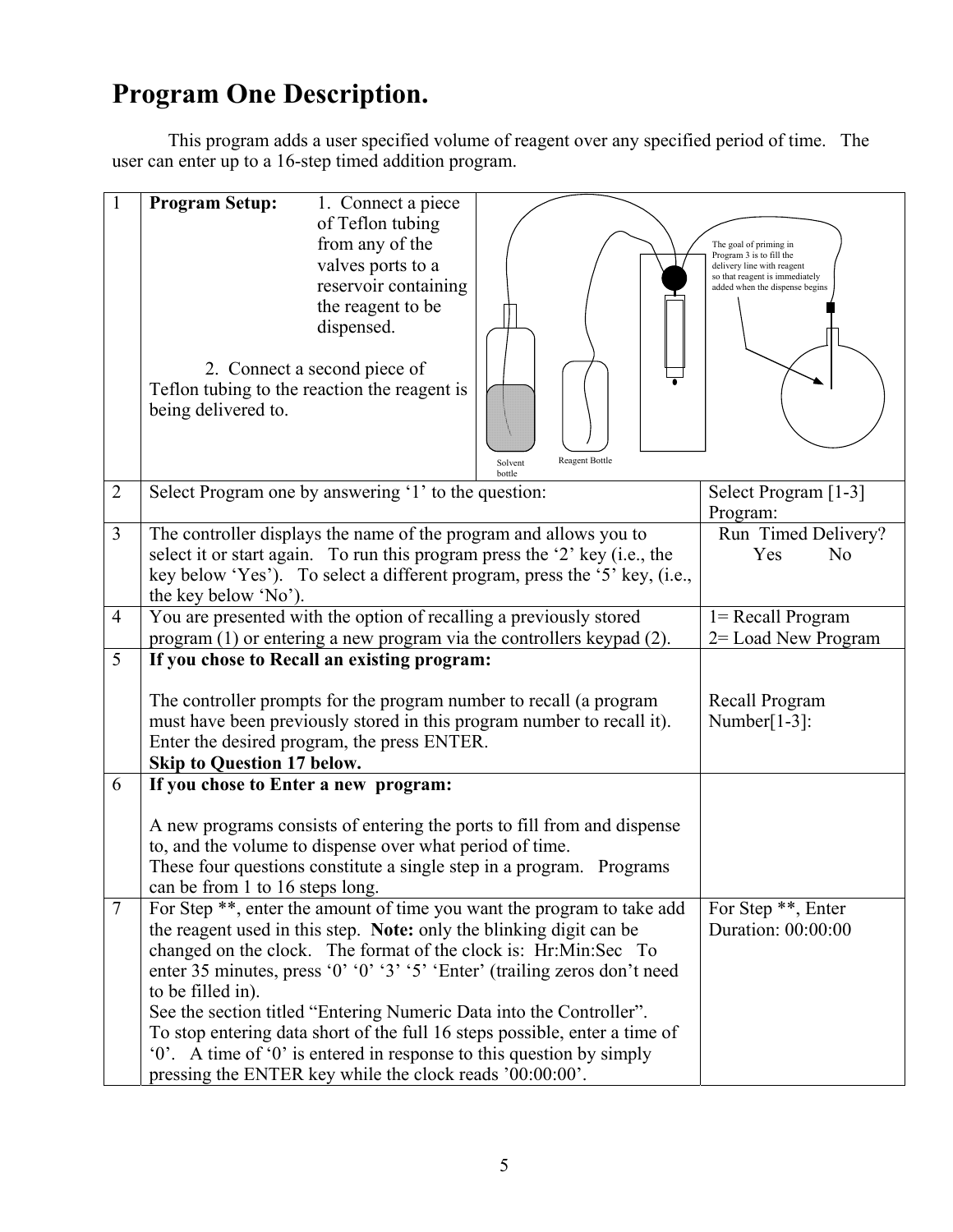| 8  | For Step **, enter the port on the pumps distribution valve that the     | For Step **, Enter    |
|----|--------------------------------------------------------------------------|-----------------------|
|    | reagent is attached to.                                                  | Reagent Port:         |
| 9  | For Step **, enter the port on the pumps distribution valve that the     | For Step **, Enter    |
|    | reaction flask is attached to.                                           | Dispense Port:        |
| 10 |                                                                          |                       |
|    | For Step 1, and only Step 1, of any program, the controller presents the |                       |
|    | option of adding an Absolute or Relative volume of reagent.              |                       |
|    | For Steps 2-16, skip to Question 13.                                     |                       |
| 11 | The program presents the option of adding an absolute volume of          | Add ABSOLUTE [1] or   |
|    | reagent, for example, add 3.500 ml from a stock solution in a reagent    | RELATIVE [2] volume?  |
|    | bottle, or adding a relative volume of reagent. Adding a relative volume |                       |
|    | means adding the entire content of the syringe that is manually loaded   |                       |
|    | into the syringe by the user via the controller's keypad.                |                       |
| 12 | For ABSOLUTE Addition, the following question is asked:                  |                       |
|    |                                                                          |                       |
|    | Enter the total amount of reagent to add to the reaction.                | For Step **, Enter    |
|    |                                                                          | Volume[ml]:           |
|    | A RELATIVE Addition is an addition where the pump adds the entire        |                       |
|    | quantity of reagent manually loaded by the user into the syringe,        |                       |
|    | whatever that volume is. This is useful when adding an unknown           |                       |
|    | amount of reagent, for example the product mixture from a previous       |                       |
|    | reaction. For a relative addition, the following questions are asked:    | Fill manually         |
|    |                                                                          | Press ENTER to start  |
|    | The controller instructs you to fill the syringe with the reagent.       |                       |
|    | Pressing the ENTER key places the controller into a manually operated    |                       |
|    | mode where the user has complete control over port selection and pump    |                       |
|    | movement via the controller's keypad. See the section titled "Using the  |                       |
|    | Controller's Manual Prime Function".                                     |                       |
|    | When finished filling the syringe, the program advances to the next      |                       |
|    | program step.                                                            |                       |
| 13 | Enter the volume of reagent to add (in milliliters). Volumes are         | For Step **, Enter    |
|    | floating point numbers, for example 12.55ml. In this example, to enter   | Volume[ml]:           |
|    | 12.55ml:                                                                 |                       |
|    | first enter the '12' by pressing '1' '2',                                |                       |
|    | then a decimal point by pressing ENTER (enter is both the enter key      |                       |
|    | and the decimal point key),                                              |                       |
|    | then the '55' by pressing '5' '5',                                       |                       |
|    | then enter the number by pressing ENTER (a second time).                 |                       |
|    | See the section titled "Entering Numeric Data into the Controller".      |                       |
| 14 |                                                                          |                       |
|    | Repeat Questions 7 to 13 until the program description is complete.      |                       |
| 15 | After a new program is entered, you are given the option of storing the  | Store Program?        |
|    | program for future recall.                                               | Yes<br>N <sub>0</sub> |
| 16 | If you elect to store the program, you are prompted for the storage      | Store at Program      |
|    | location. The controller stores 3 independent program.                   | Number[ $1-3$ ]:      |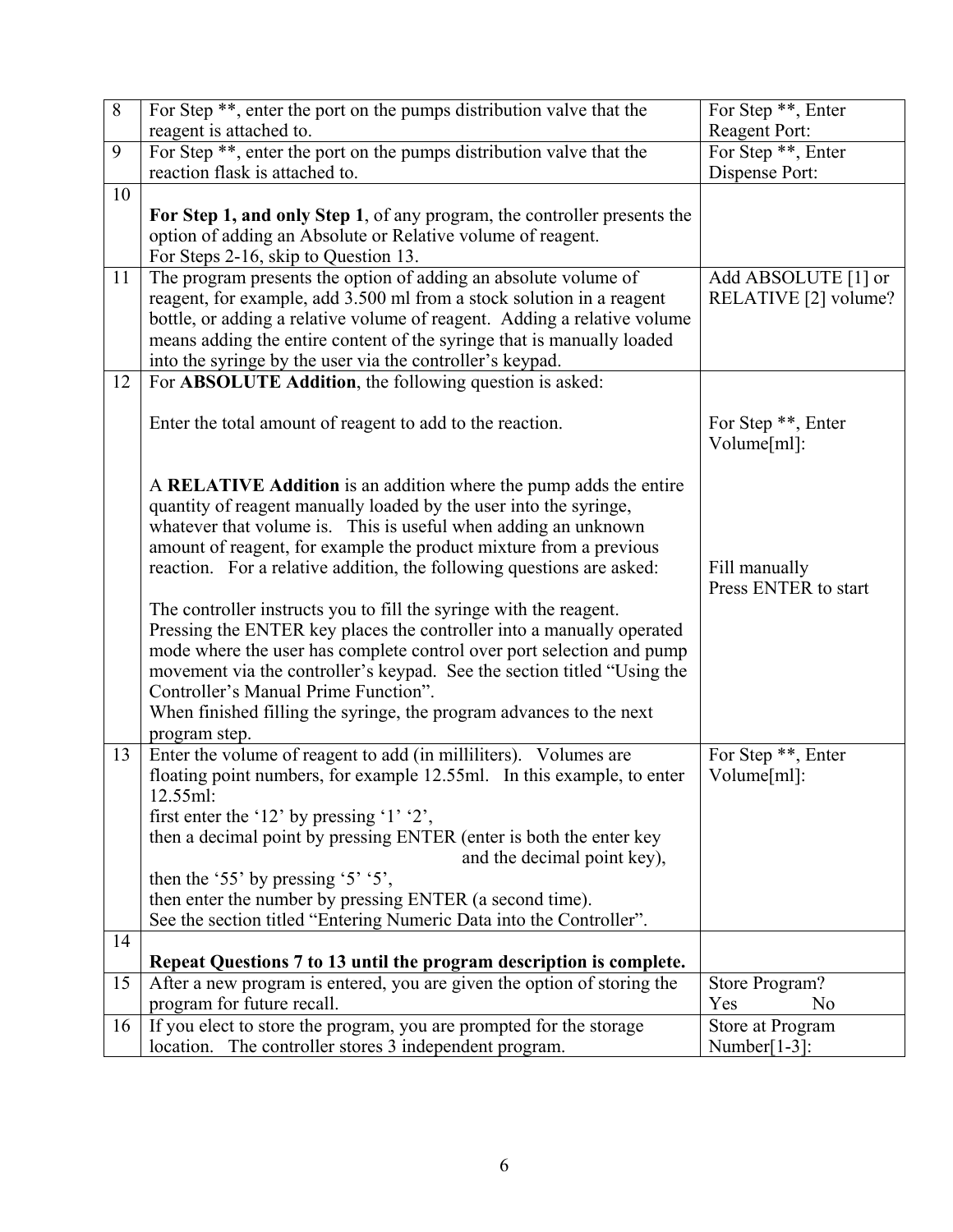| 17 | The program gives the option of priming the pump manually. See the                 | Prime pump manually?    |
|----|------------------------------------------------------------------------------------|-------------------------|
|    |                                                                                    |                         |
|    | section titled "Using the Controller's Manual Prime Function".                     | Yes<br>N <sub>0</sub>   |
|    |                                                                                    |                         |
|    | If the pump is manually primed, the program compensates for any                    |                         |
|    | reagent left in the syringe from the prime. For example, if you                    |                         |
|    | instructed the pump to deliver 10.0ml of reagent in total and 234 µl               |                         |
|    | remains in the syringe from priming, when the delivery is started the              |                         |
|    | pump will withdraw 9,766 $\mu$ l of reagent to add to the residual 234 $\mu$ l for |                         |
|    | a total of 10.0ml.                                                                 |                         |
| 18 | At the end of each program step, you have the option of washing the                | Flush when done?        |
|    | syringe and the delivery line with a wash solvent. If you elect to wash            | Yes<br>N <sub>0</sub>   |
|    | the syringe between program steps, the controller prompts for the port             |                         |
|    | the wash solvent is on and what volume to wash with. The controller                |                         |
|    | washes with this solvent after every program step.                                 |                         |
| 19 | The program is ready at this point. The program automatically refills              | Press any key to        |
|    | the syringe as many times as needed to complete the delivery request.              | Start [Exit=RESET]      |
|    | For example, if the pump is equipped with a 5 ml syringe and you                   |                         |
|    | request that 20 ml of reagent be delivered over the course of 1 hour, the          |                         |
|    | syringe will automatically fill itself a total of 4 times during the course        |                         |
|    | of the program.                                                                    |                         |
| 20 | The programs run-time screen shows the amount of reagent delivered                 | 12.323 ml<br>Dispensed: |
|    | and the time remaining in the program.                                             | Time Left: 12:43:18     |
| 21 | The program can be paused for an indefinite period of time by pressing             | Delivery Paused         |
|    | the 'Pause'' key. To resume the program, press the 'Enter' key                     | Hit ENTER to resume     |

#### **Keys active during program execution.**

 1. Pressing the Pause key, stops the addition until being manually restarted by the user. The program resumes at the point that the pause key was pressed.

2. Pressing the 'Reset' key aborts the program.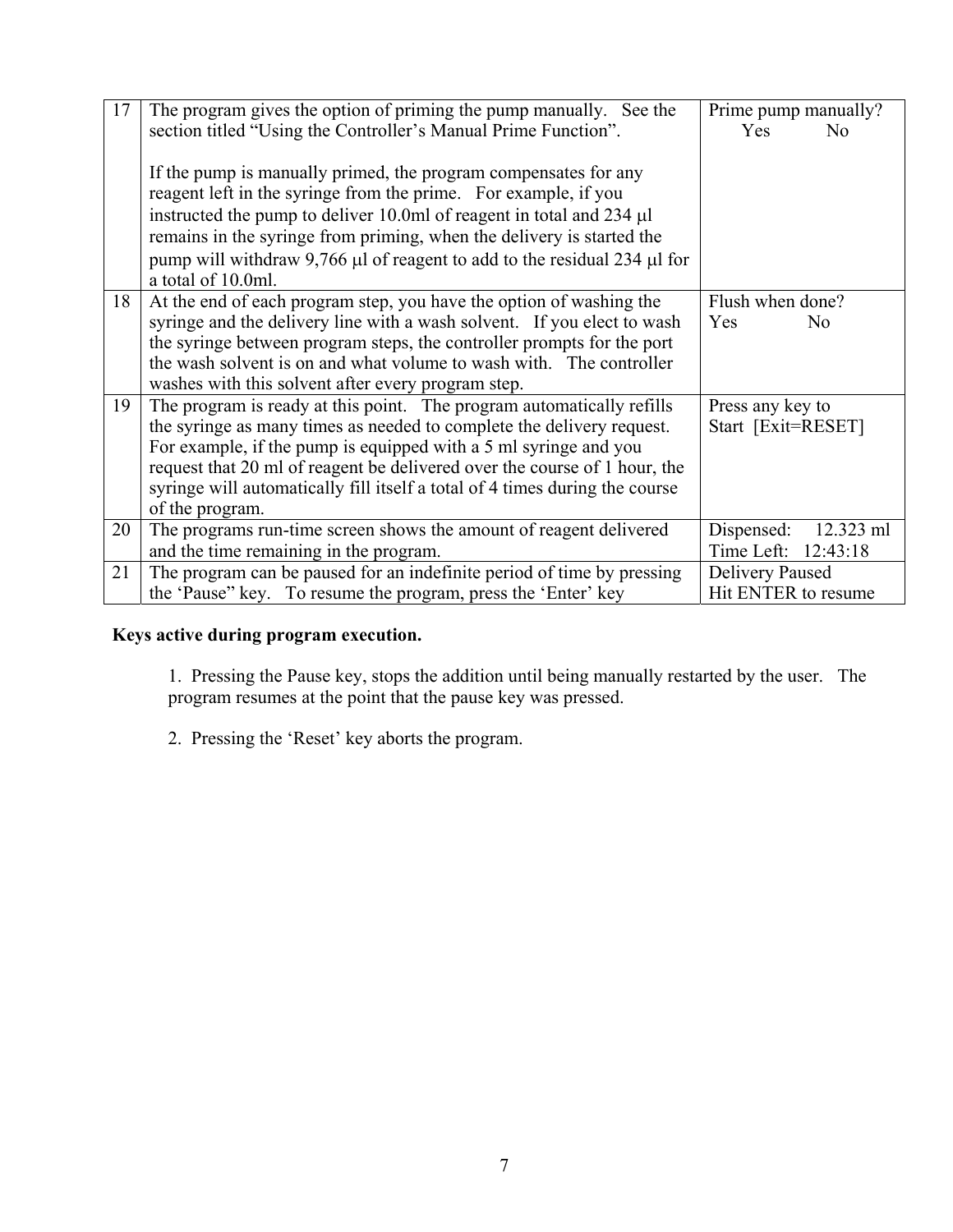## **Program Two Description.**

Program two allows the actions of the syringe pump to be controlled by a remote PC.

**Program Setup:** 1. Set up the reaction with all necessary liquid connections.

 2. Connect the female 9-pin connector on the syringe pump to the PC's comm port via a 9-pin cable.

| Select Program two by answering '2' to the question                        | Select Program [1-3]  |
|----------------------------------------------------------------------------|-----------------------|
|                                                                            | Program:              |
| The controller displays the name of the program and allows you to select   | Run PC Control        |
| it or start again. Select YES by pressing the '2' key, or NO by pressing   | Yes<br>N <sub>o</sub> |
| the $5$ '                                                                  |                       |
| The controller provides the option of priming the pump. Priming the        | Prime Pump?           |
| pump flushes and fills the liquid lines with the desired solvent. Usually, | Yes<br>N <sub>0</sub> |
| priming the pump is necessary. See the section titled "Using the           |                       |
| Controller's Manual Prime Function" for additional information.            |                       |
| The introductory run-time screen is shown here.                            | Ready                 |
| The controller then displays the most recently executed command.           |                       |

The syntax for pump commands is very exacting, a command with the wrong syntax will most likely hang the program. All commands are case sensitive.

#### **Sending Commands**

 The Infinity controller communicates via a standard 9-pin connector using an RS232 protocol. This allows communication with the controller using a standard PC comm port. Commands are case sensitive. The terminating character is '\r' or 0x0D (i.e., carriage return). The controller responds to a valid serial command by returning the appropriate value listed in the table below. The response occurs AFTER the command is executed, so monitoring for the regulator's response is an excellent way of knowing when the regulator is ready to receive another command. The reply to an improperly formatted or invalid command is "ERROR\r".

Communications parameters can be changed in the Infinity controller's programming mode. Default communication parameters are:

Baud - 9600, Parity - none, Data bits - 8, Stop bits - 1.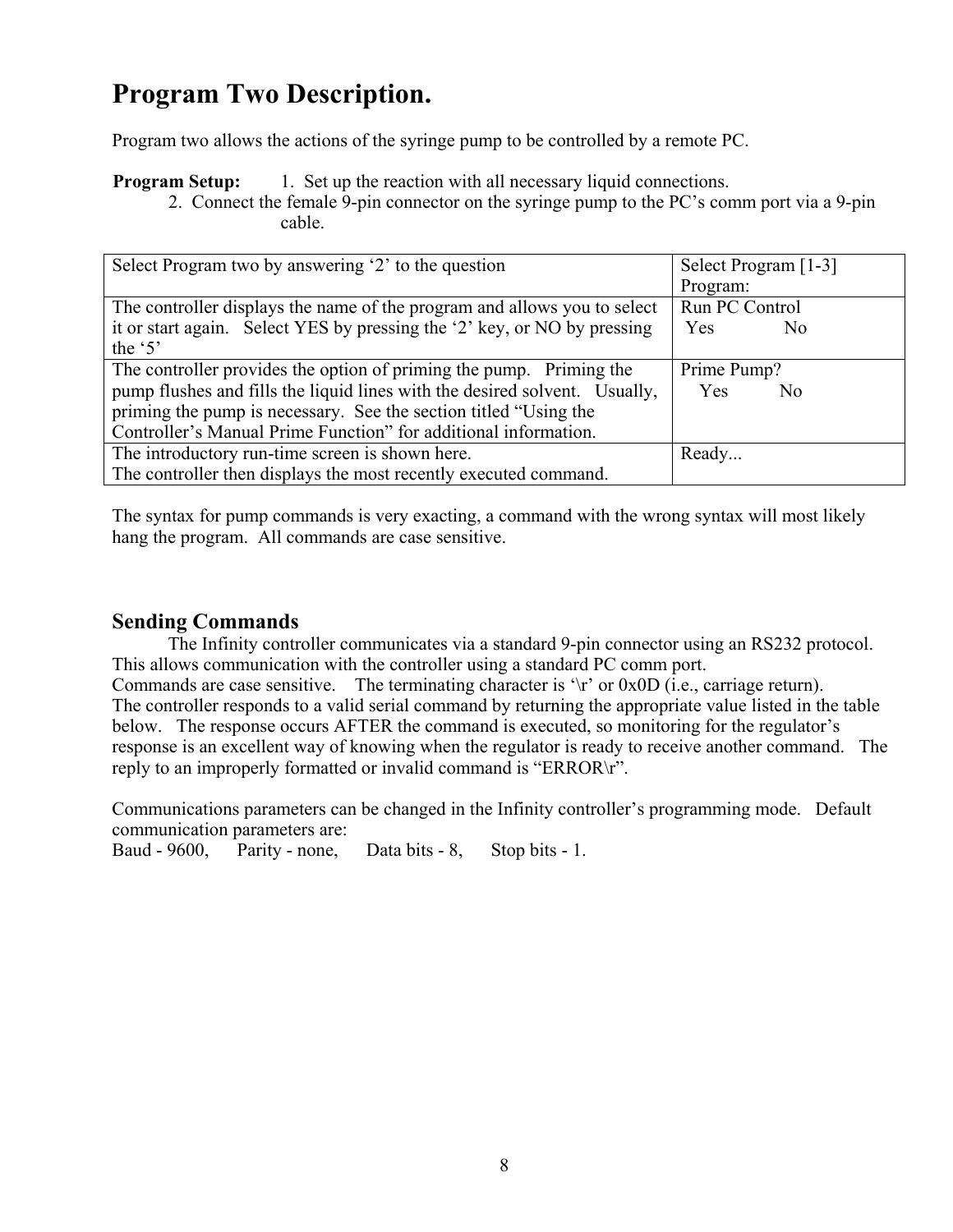#### **Implemented Serial Commands**

| PC Command                                          | <b>Example</b>                   | <b>Infinity Response</b> | <b>Comments</b>                                                             |
|-----------------------------------------------------|----------------------------------|--------------------------|-----------------------------------------------------------------------------|
| WITHDRAW(volume)                                    | WITHDRAW(25000.0) $\rrbracket$ r | WITHDRAW(25000.0)O       | This command instructs the pump                                             |
|                                                     |                                  | $K\setminus r$           | to withdraw the specified volume.                                           |
| Volume is the volume                                |                                  |                          | Volume is in microliters and is a                                           |
| to withdraw into the                                |                                  |                          | floating point number.                                                      |
| syringe. Volume is a                                |                                  |                          | The controllers reply is the sent                                           |
| floating point number<br>and is in microliters.     |                                  |                          | command with OK appended to the<br>end. If the volume requested             |
|                                                     |                                  |                          | exceeds the remaining capacity of                                           |
|                                                     |                                  |                          | the syringe to withdraw, the syringe                                        |
|                                                     |                                  |                          | fills to its maximum position.                                              |
| DISPENSE(volume)                                    | DISPENSE $(125.6)$ \r            | DISPENSE(125.6)OK\r      | This command instructs the pump                                             |
|                                                     |                                  |                          | to dispense the specified volume.                                           |
| Volume is the volume                                |                                  |                          | Volume is in microliters and is a                                           |
| to dispense and is in                               |                                  |                          | floating point number.                                                      |
| microliters.                                        |                                  |                          | The controllers reply is the sent                                           |
|                                                     |                                  |                          | command with OK appended to the                                             |
|                                                     |                                  |                          | end. If the volume is specified is                                          |
|                                                     |                                  |                          | larger that the volume in the                                               |
|                                                     |                                  |                          | syringe, the entire syringe content is<br>dispensed.                        |
| PORT(port)                                          | $\overline{PORT(4)}$             | $PORT(4)OK\$ r           | This command sends the pump to                                              |
|                                                     |                                  |                          | the specified port. The controllers                                         |
| Port is the port number                             | $PORT(1)\rvert r$                | $PORT(1)OK\$             | reply is the command sent with OK                                           |
| you want the                                        |                                  |                          | appended to the end.                                                        |
| distribution valve to                               |                                  |                          |                                                                             |
| advance to.                                         |                                  |                          |                                                                             |
| <b>RATE(rate)</b>                                   | RATE(1.75)                       | RATE(1.75)OKr            | Sets the syringe speed to the                                               |
|                                                     |                                  |                          | specified rate in units of ml/min.                                          |
| Rate is the rate of fluid<br>delivery. Units are in |                                  |                          | Rate commands apply to both                                                 |
| ml/minute                                           | RATE(DEFAULT)\r                  | RATE(DEFAULT)OK\r        | dispenses and withdrawals. If a rate<br>outside of the allowable rates (see |
|                                                     |                                  |                          | below) is sent, the reply will be the                                       |
|                                                     |                                  |                          | actual rate set by the controller                                           |
|                                                     |                                  |                          | rather than the user specified rate.                                        |
|                                                     |                                  |                          |                                                                             |
|                                                     |                                  |                          | Specifying the rate as "DEFAULT"                                            |
|                                                     |                                  |                          | sets the syringe rate to its default                                        |
|                                                     |                                  |                          | valve. The table below shows the                                            |
|                                                     |                                  |                          | default, minimum and maximum                                                |
|                                                     |                                  |                          | syringe speeds for the various<br>syringe sizes.                            |
| HOME()                                              | $HOME() \rightharpoonup r$       | HOME()OK\r               | Causes the pump to dispense the                                             |
|                                                     |                                  |                          | entire content of the syringe.                                              |
|                                                     |                                  |                          | Periodically using the HOME()                                               |
|                                                     |                                  |                          | command is a good programming                                               |
|                                                     |                                  |                          | technique since it sets certain                                             |
|                                                     |                                  |                          | program counters to 0.                                                      |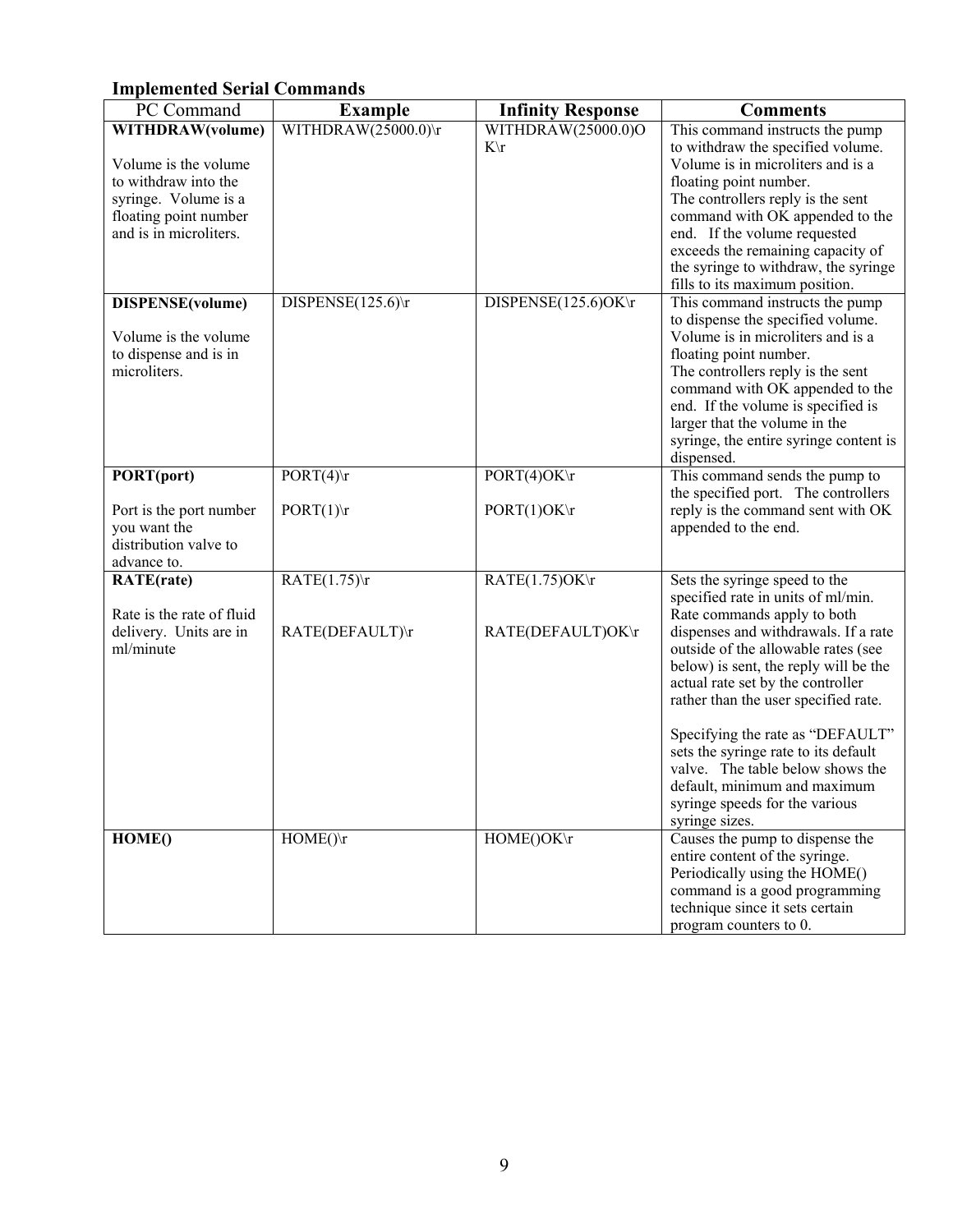| FILL()                   | FILL()                               | FILL()OK\r                | Causes the syringe to fill to it                                         |
|--------------------------|--------------------------------------|---------------------------|--------------------------------------------------------------------------|
|                          |                                      |                           | maximum setting.                                                         |
| <b>DELAY MS(value)</b>   | DELAY MS(120)\r                      | DELAY MS(120)OK\r         | Causes the program to delay for the<br>number of milliseconds specified. |
| Value is the number of   |                                      |                           | The number of milliseconds must                                          |
| milliseconds to pause.   |                                      |                           | be a whole number in the range of 1                                      |
|                          |                                      |                           | to 65000.                                                                |
| <b>DELAY SEC(value)</b>  | DELAY SEC(5)\r                       | DELAY_SEC(5)OK\r          | Causes the program to pause for the                                      |
|                          |                                      |                           | number of seconds specified.                                             |
| Delay for the number of  |                                      |                           | Seconds must be a whole number in                                        |
| seconds specified.       |                                      |                           | the range of 1 to $1x10^8$ .                                             |
| <b>BEEP(value)</b>       | BEEP(350)                            | BEEP(350)OK\r             | Causes the controller to emit a                                          |
|                          |                                      |                           | 'beep' sound for the number of                                           |
| Causes the controller to |                                      |                           | milliseconds specified.                                                  |
| 'beep' for the number    |                                      |                           |                                                                          |
| of milliseconds          |                                      |                           |                                                                          |
| specified.               |                                      |                           | Causes the controller to emit a 3-                                       |
| <b>WARNING()</b>         | WARNING()\r                          | WARNING()OK\r             | beep tone useful as a attention                                          |
|                          |                                      |                           |                                                                          |
|                          | PAUSE()                              | PAUSE()OK\r               | getting warning signal.                                                  |
| PAUSE()                  |                                      |                           | Causes the program to pause until<br>the RESET key is pressed on the     |
|                          |                                      |                           | controllers keypad.                                                      |
| LITERAL(Command)         | LITERAL("/1L4R")\r                   | LITERAL("/1L4R")OK\r      | Allows the user to pass any native                                       |
|                          |                                      |                           | pump command to the pump.                                                |
|                          | NOTE: <b>Do not</b> include the      |                           | There are about 160 native pump                                          |
|                          | $\forall$ r' character in the native |                           | commands available. Contact                                              |
|                          | command.                             |                           | J-KEM for a list of commands. Do                                         |
|                          |                                      |                           | not include the '\r' character in the                                    |
|                          |                                      |                           | native command.                                                          |
| Non-existing command     | HELLO()                              | <b>ERROR</b> <sup>T</sup> | The reply to any non-existing                                            |
|                          |                                      |                           | command is ERROR                                                         |
|                          | $disperse(500.0)\r$                  | <b>ERROR</b> \r           | All commands must be upper case.                                         |
|                          | PORT(12)                             | <b>ERROR\r</b>            | The value for port setting $(12)$ is                                     |
|                          |                                      |                           | larger than the number of ports                                          |
|                          |                                      |                           | available.                                                               |

Communications parameters can be changed in the Infinity controller's programming mode. Default communication parameters are:<br>Baud - 9600, Parity - none,

Parity - none, Data bits -  $8$ , Stop bits - 1.

| Table of Default, Minimum, and Maximum Syringe Speeds. |  |  |  |
|--------------------------------------------------------|--|--|--|
|                                                        |  |  |  |

| <b>Syringe</b> |                 |                  |                  |            |                  |         |            |          |          |                 |         |                  |
|----------------|-----------------|------------------|------------------|------------|------------------|---------|------------|----------|----------|-----------------|---------|------------------|
| <b>Size</b>    | 25 <sub>µ</sub> | 50 <sub>ul</sub> | 100 <sub>µ</sub> | $250 \mu$  | 500 <sub>µ</sub> | 1ml     | 1.25ml     | 2.5ml    | 5ml      | 10 <sub>m</sub> | 25ml    | 50 <sub>ml</sub> |
| <b>Default</b> | 156µl           | $312$ ul         | $624$ ul         | 1.56ml     | 3.12ml           | 6.24ml  | 7.8ml      | 15.6ml   | 31.25ml  | 62.5ml          | 118.8ml | 125ml            |
| <b>Speed</b>   |                 |                  |                  |            |                  |         |            |          |          |                 |         |                  |
| (vol/min)      |                 |                  |                  |            |                  |         |            |          |          |                 |         |                  |
| <b>Minimum</b> | $1.25$ µl       | $2.5 \mu$        | $5\mul$          | $12.5 \mu$ | $25 \mu$         | $50\mu$ | $62.5 \mu$ | $125$ ul | $250$ ul | $500$ ul        | .25ml   | 2.5ml            |
| <b>Speed</b>   |                 |                  |                  |            |                  |         |            |          |          |                 |         |                  |
| (vol/min)      |                 |                  |                  |            |                  |         |            |          |          |                 |         |                  |
| <b>Maximum</b> | $312.5 \mu$     | $625$ µl         | 1.25ml           | 3.125ml    | 6.25ml           | 12.5ml  | 15.625ml   | 31.25ml  | 62.5ml   | 125ml           | 312.5ml | 625ml            |
| Speed**        |                 |                  |                  |            |                  |         |            |          |          |                 |         |                  |
| (vol/min)      |                 |                  |                  |            |                  |         |            |          |          |                 |         |                  |

\*\* The maximum speed that a syringe will obtain is dependent on the viscosity of the material delivered.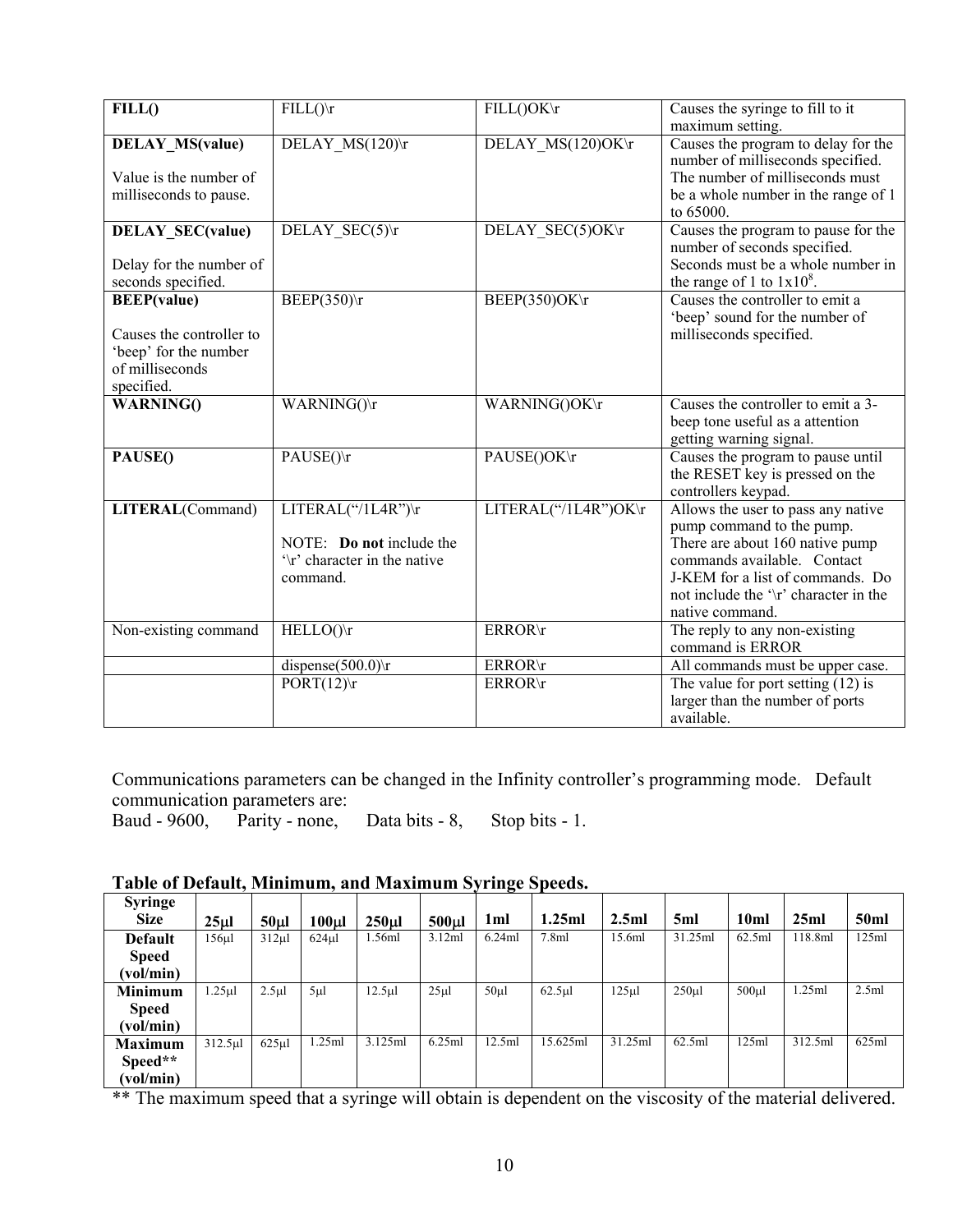#### **Program Three Description.**

Program three allows a group of syringe pump commands to be uploaded from a PC into the controllers memory and then run at any future point. A total of three programs can be stored and each stored program can have of up to 300-400 program steps.

Program 3 allows you to write syringe pump scripts using a text editor on your PC, and then upload the commands into the syringe pumps memory. Once stored in memory, the syringe pump runs the script without being attached to the PC. Any of the syringe pump commands listed in program 2 can be used.

 In addition to the commands available for program 2, this program includes two unique commands LOOP\_START and LOOP\_END that allow iterative program loops to be run. The LOOP START and LOOP STOP commands mark the starting and stopping point of a program loop, respectively. All the commands contained between the LOOP\_START and LOOP\_END commands are run for the number of times specified in the LOOP\_START(passes) command. Loops can be nested 1 deep, that is, a loop can appear inside a loop one time.

| 1               | Select Program three by answering '3' to the question                       | Select Program [1-3]   |
|-----------------|-----------------------------------------------------------------------------|------------------------|
|                 |                                                                             | Program:               |
| $\overline{2}$  | The controller displays the name of the program and allows you to select    | Run Program Recorder   |
|                 | it or start again. Select YES by pressing the '2' key, or NO by pressing    | <b>Yes</b><br>No       |
|                 | the '5'                                                                     |                        |
| 3               | The controller presents the option of recalling a previously stored program | $l = Run Program$      |
|                 | or loading a new program to memory.<br>Select '1' or '2'.                   | $2 =$ Upload Program   |
| $\overline{4}$  |                                                                             |                        |
|                 | If you selected to Run an existing program, the following questions         |                        |
|                 | are asked. If you selected to Load a new program, go to Question 9.         |                        |
| 5 <sup>5</sup>  | The syringe pump stores 3 user defined programs of 300 steps each.          | Load program $[1-3]$ : |
|                 | Enter the program you want to recall.                                       |                        |
| 6               | You are given the option of sending the recalled program to an application  | Print Program?         |
|                 | like HyperTerminal, where it can be printed. To download and print the      | Yes<br>N <sub>0</sub>  |
|                 | program see the section titled "Program Printer Using HyperTerminal".       |                        |
| $7\phantom{.0}$ | The controller provides the option of priming the pump. Priming the         | Prime Pump?            |
|                 | pump flushes and fills the liquid lines with the desired solvent. Usually,  | Yes<br>N <sub>0</sub>  |
|                 | priming the pump is necessary. See the section titled "Using the            |                        |
|                 | Controller's Manual Prime Function" for additional information.             |                        |
| 8               | The program is ready to start. Press the Enter key to begin.                | Program Ready          |
|                 |                                                                             | Continue -> Enter      |
| 9               | A running program can be paused by pressing the PAUSE key.                  | Program PAUSED         |
|                 | The currently running step must finish running and then the program will    | Continue -> Enter      |
|                 | pause. The program is resumed by pressing the Enter key.                    |                        |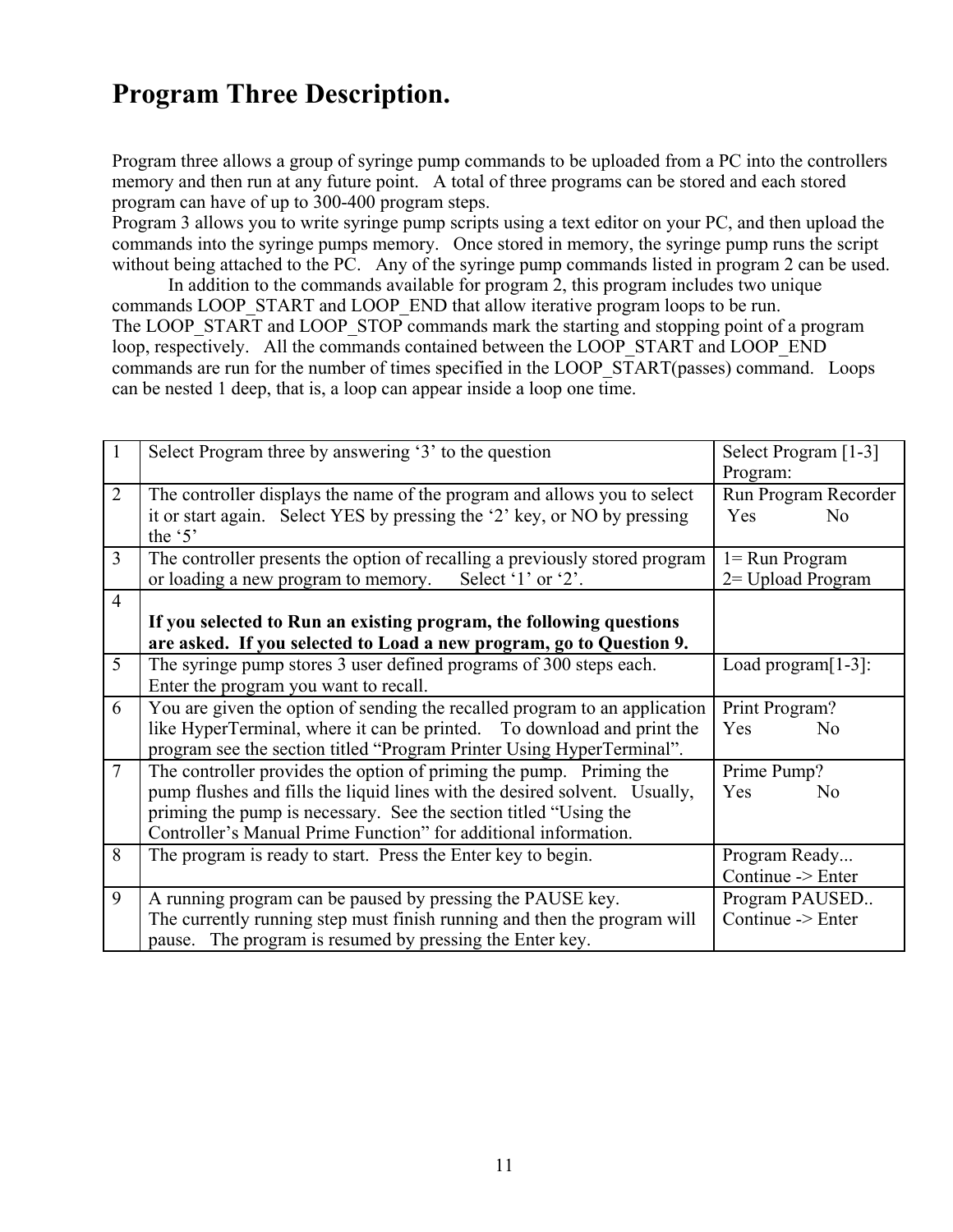| 10 | The controller asks the following questions if you selected to Load a<br>new program. See examples of loading a new program below.                                                                                               |                                                     |
|----|----------------------------------------------------------------------------------------------------------------------------------------------------------------------------------------------------------------------------------|-----------------------------------------------------|
| 11 | Enter an address to store the new program at                                                                                                                                                                                     | Store as Program<br>Number[ $1-3$ ]:                |
| 12 | The controller is ready for the PC to begin uploading the program.                                                                                                                                                               | Ready for upload                                    |
| 13 | When the program begins to upload, the screen changes to show the<br>number of commands received.                                                                                                                                | <b>Commands Received</b><br>###                     |
| 14 | When the program is done uploading, the total number of commands read<br>is displayed.                                                                                                                                           | ### Commands Read<br>Continue -> ENTER              |
| 15 | You are given the option of sending the uploaded program to an<br>application like HyperTerminal, where it can be printed. To download<br>and print the program see the section titled "Program Printer Using<br>HyperTerminal". | Print Program?<br>Yes<br>No                         |
| 16 | When a program finishes uploading, the controller checks each command<br>for correct syntax. If an error is found, the following screens are<br>displayed.<br>The offending command is displayed.                                | Error at Line ###<br>Continue -> ENTER              |
|    | If the offending command is listed as "VOID", that means that the<br>uploaded program exceeded the 300 command limit.                                                                                                            | WITHDRA $(500.0)$ <sup>r</sup><br>Continue -> ENTER |
| 17 | The program upload is aborted. You must correct the offending<br>command and re-upload the program.                                                                                                                              | Program Aborted<br>Continue -> ENTER                |

Any program that sends text out the PC's serial port can be used to upload programs to the controller. A convenient program is HyperTerminal since it's included with all installations of MS Windows. To use HyperTerminal to upload siring pump programs, see the section titled "Uploading a Program Using HyperTerminal".

#### **Keys active during program execution.**

- 1. Pressing the Pause key, stops the program until being manually restarted by the user. The program resumes at the point that the pause key was pressed.
- 2. Pressing the 'Reset' key aborts the program.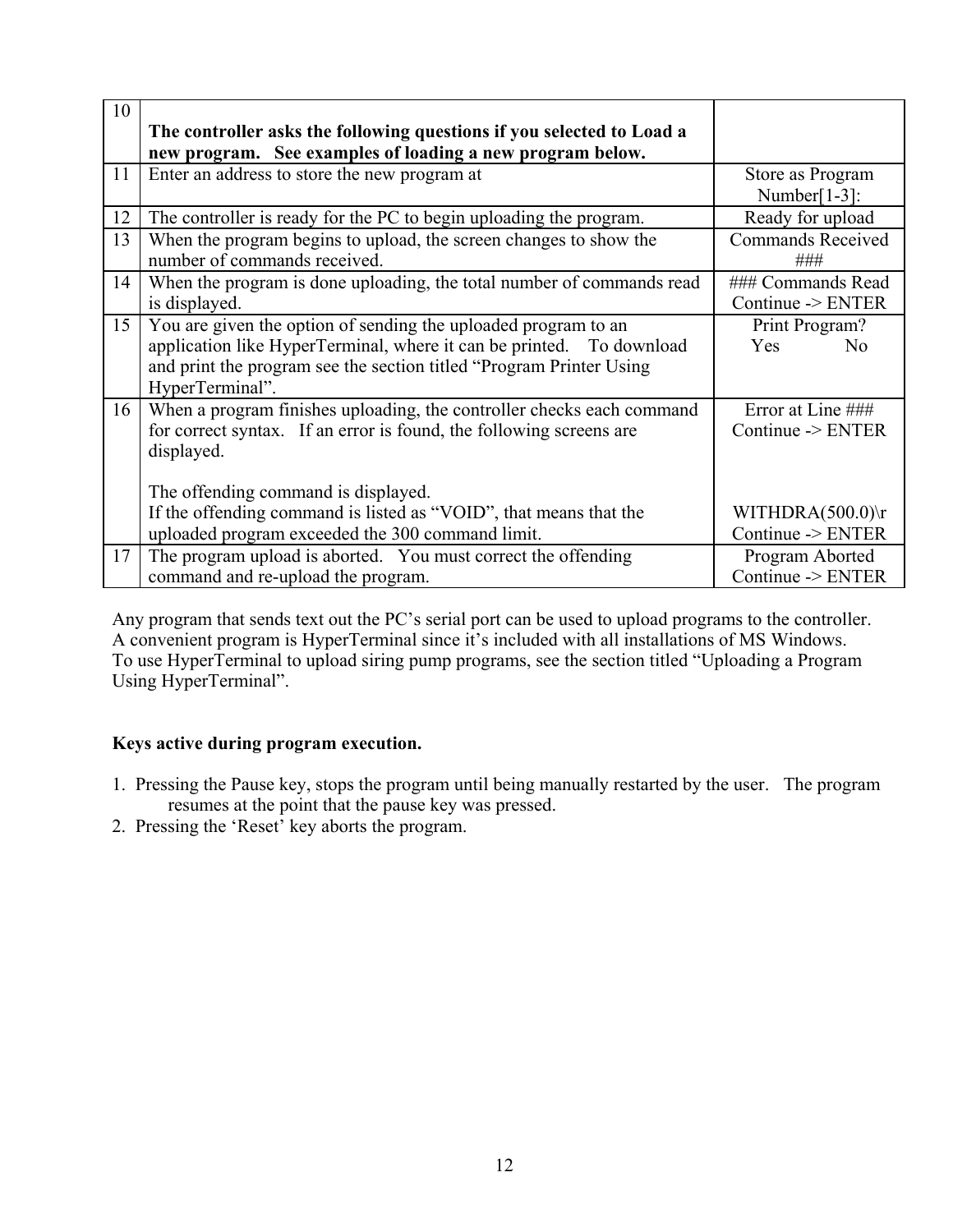| Command          | <b>Effect</b>                                                      |
|------------------|--------------------------------------------------------------------|
| PORT(1)          | Go to port 1                                                       |
| FILL()           | Fill the syringe from port 1. Filling, then homing the syringe has |
| HOME()           | the effect of flushing air from the syringe and feed lines.        |
| WITHDRAW(3000.0) | Withdraw 3ml of reagent from port 1.                               |
| PORT(4)          | Go to port 4, the reaction port.                                   |
| RATE(2.50)       | Set the delivery rate of the syringe to 2.5ml/min                  |
| HOME()           | Deliver the entire content of the syringe                          |
| DELAY SEC(3600)  | Delay for 1 hour before proceeding to the next step                |
| PORT(2)          | Go to port 2                                                       |
| RATE(DEFAULT)    | Set the rate of the syringe to it normal speed                     |
| WITHDRAW(4000.0) | Withdraw 4ml of regent from port 2                                 |
| PORT(4)          | Go back to the reaction port                                       |
| RATE(1.00)       | Set the syringe rate to 1ml/min                                    |
| HOME()           | Deliver the entire content of the syringe                          |
| RATE(DEFAULT)    | Set the syringe rate to its normal speed                           |
| <b>END</b>       | <b>NOTE: The "END" command is</b><br>End of program.               |
| <b>END</b>       | End of program<br>required to appear twice                         |

**Program 1 Example** Simple command script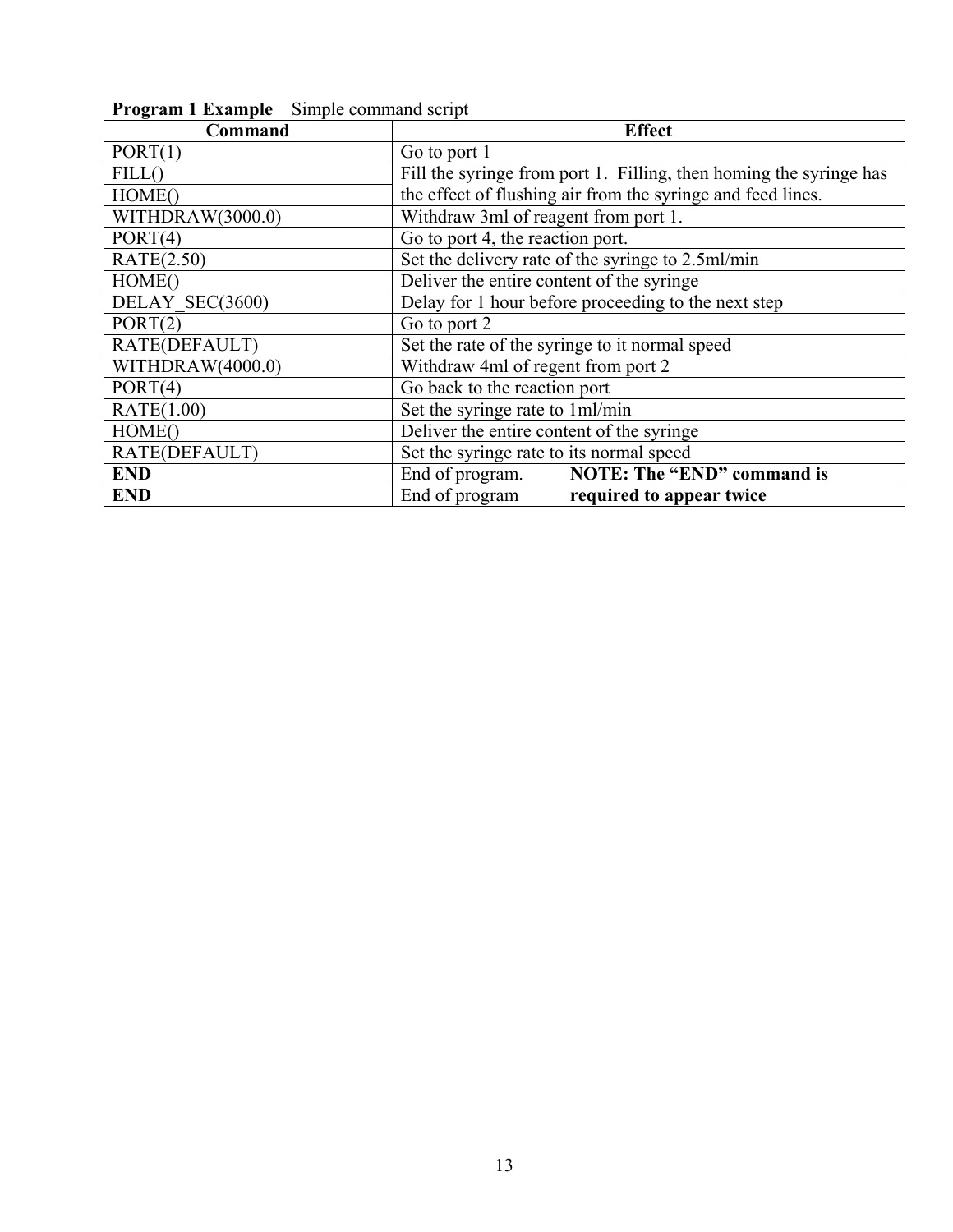| Command          | <b>Effect</b>                                                      |
|------------------|--------------------------------------------------------------------|
| PORT(1)          | Go to port 1                                                       |
| FILL()           | Fill the syringe from port 1. Filling, then homing the syringe has |
| HOME()           | the effect of flushing air from the syringe and feed lines.        |
| FILL()           | Fill the syringe from port 1                                       |
| PORT(2)          | Go to port 2                                                       |
| RATE(2.50)       | Set the syringe delivery rate to 2.5ml/min                         |
| LOOP START(50)   | Mark the beginning of a loop. The statements in italic will be     |
|                  | repeated 50 times before the loop exits.                           |
| DISPENSE(1000.0) | Dispense 1.0 ml                                                    |
| DELAY MS(500)    | Delay 500 milliseconds                                             |
| $LOOP$ $END()$   | Make the end of the loop                                           |
| HOME()           | Home the syringe                                                   |
| <b>END</b>       | <b>NOTE: The "END" command is</b><br>End of program.               |
| <b>END</b>       | End of program<br>required to appear twice                         |

**Program 2 Example** Example of a single program loop.

**Program 3 Example.** Example of a nested program loop. This program instructs a pump with a 10ml syringe to repeatedly make ninety six 100 µl dispense to 10 different titer plates (It would add 100 µl to each cell of 10 microtiter plates). By using the loop command you can construct very sophisticated programs will very few commands.

| Command               | <b>Effect</b>                                                      |
|-----------------------|--------------------------------------------------------------------|
| PORT(1)               | Go to the reagent port, port 1                                     |
| FILL()                | Fill the syringe from port 1. Filling, then homing the syringe has |
| HOME()                | the effect of flushing air from the syringe and feed lines.        |
| <b>LOOP START(10)</b> | Mark the starting point of the outer loop and run it 10 times      |
| PORT(1)               | Go to the reagent port.                                            |
| FILL()                | Fill the syringe with reagent                                      |
| PORT(2)               | Go to the delivery port                                            |
| LOOP START(96)        | Mark the start of the inner loop and run it 96 times               |
| DISPENSE(100.0)       | Dispense $100 \mu l$                                               |
| DELAY MS(250)         | Delay 250ms to move the dispensing tip to the next cell            |
| LOOP END()            | Mark the end of the inner loop                                     |
| <b>WARNING()</b>      | Audio cue that plate is done                                       |
| PAUSE <sub>()</sub>   | Pause the program until a new plate is in place. Resume the        |
|                       | program by pressing the Enter key.                                 |
| <b>LOOP END()</b>     | Mark the end of the outer loop.                                    |
| PORT(1)               | Program over. Go to reagent port.                                  |
| HOME()                | Empty syringe.                                                     |
| <b>END</b>            | <b>NOTE: The "END" command is</b><br>End of program.               |
| <b>END</b>            | End of program<br>required to appear twice                         |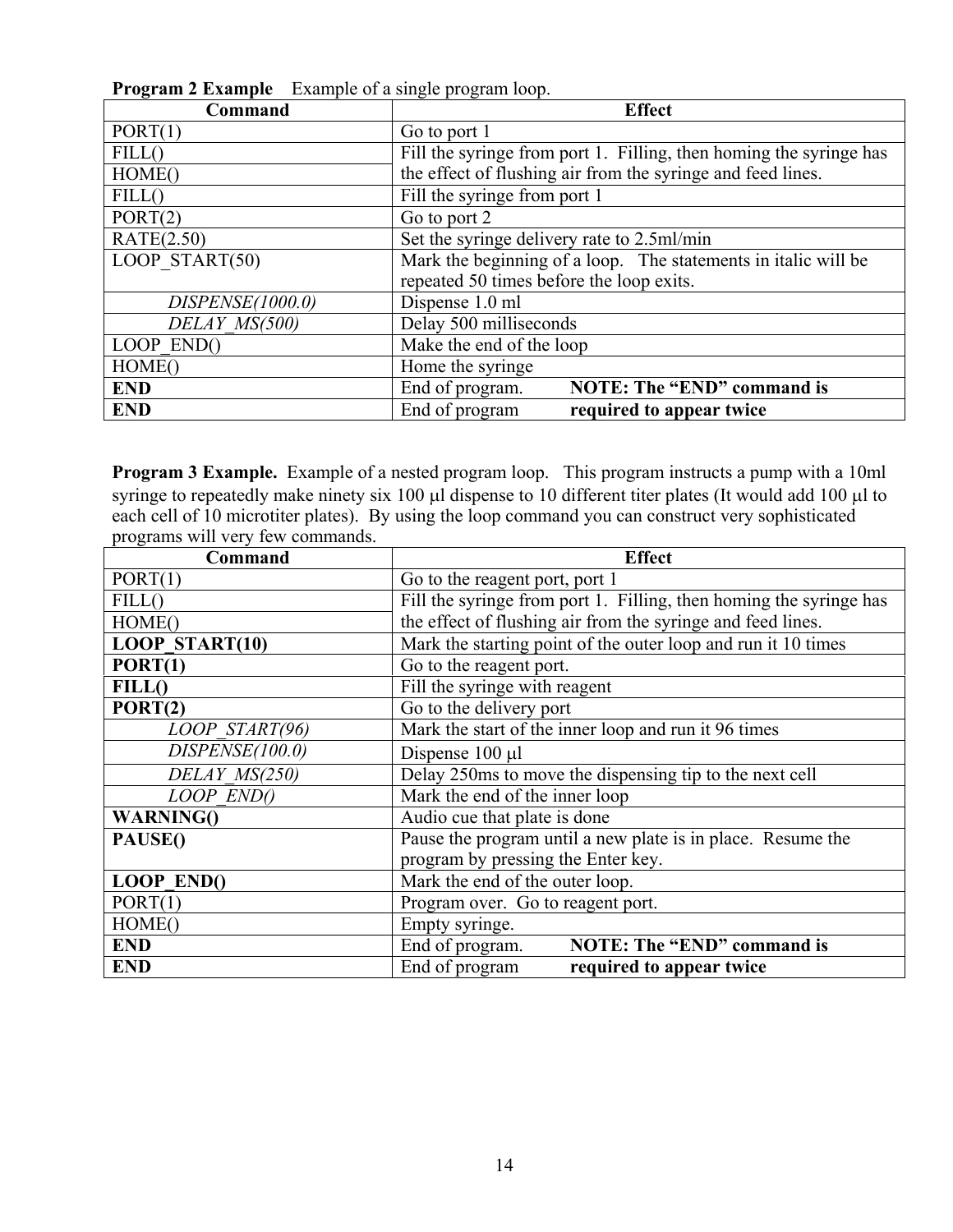### **Preparing a File for Upload using NotePad**

Syringe pump programs must be simple ASCII text files. The best way to assure you're writing a text file is to use Notepad and save files with the default extension of '.txt'. You can use text editors like Microsoft Word, but you MUST save the file as a "Text only (.txt)" file. Excel is a poor choice of a text editor since it adds special characters to the end of each command even when the file is saved as a '.txt' file. A properly prepared file will appear as a list of commands with no formatting, extra spaces, tabs, or comments following the commands. The last two lines of the program should be END followed by a carriage return.

Remember, all commands are case sensitive. Below is a short sample:

 $PORT(1)$ HOME() LOOP START(5) PORT(2)  $FILL()$ LOOP START(3) DISPENSE(200.0) DELAY MS(800) LOOP\_END() LOOP\_END() END END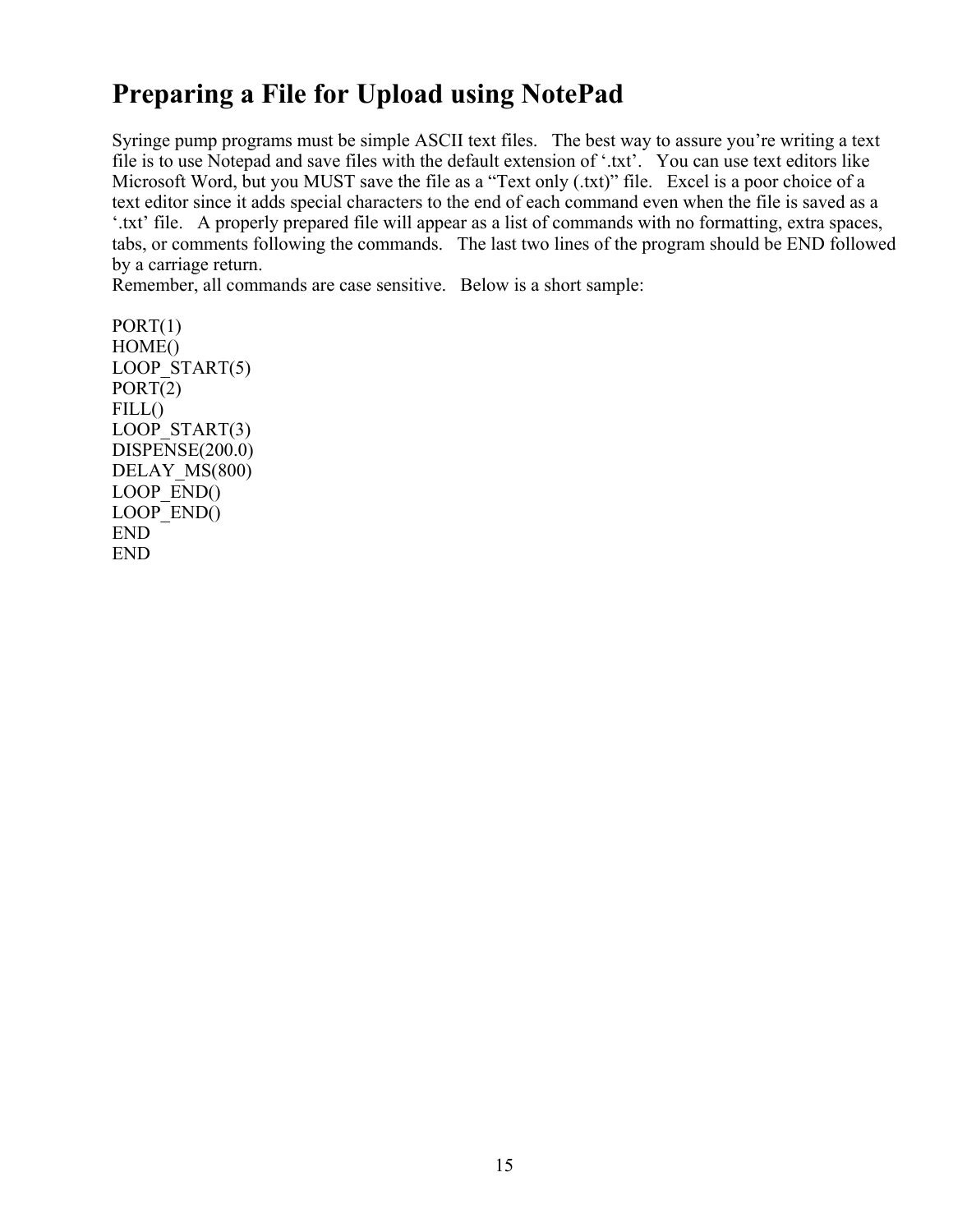#### **Uploading a Program Using HyperTerminal**

The easiest way to upload programs from a remote PC is to use HyperTerminal since it's included with all versions of Windows.

#### **To Initially Configure HyperTerminal**

HyperTerminal must be configured to communicate with the Infinity Controller.

- 1. Connect a serial cable (9-pin) between the PC's COMM port and the female 9-pin connector on the back of the Infinity controller.
- 2. Start HyperTerminal (under 'Programs', 'Accessories', 'Communications'). Enter a name for the uploader like 'Infinity Uploader', then click OK twice.
- 3. Select 'Properties' from the File menu.. On the Connect To tab, choose the current PC comm port on the 'Connect Using' drop down menu. Typically, this is 'Direct on Com1', sometimes 'Direct on Com2'.
- 4. Click the 'Configure' button. Set port settings to: Bits per second: 9600 Data bits: 8

 Parity: None Stop Bits: 1 Flow control: None.

Click the OK button

- 5. Click the Settings tab, then click the ASCII setup button. Uncheck 'Send line ends with line feeds' Check, 'Append line feeds on incoming line ends Click OK (twice).
- 6. From the File menu, select 'Save'.
- 7. Exit HyperTerminal (this is required to properly store parameters).

#### **To Upload Data Using HyperTerminal**

- 1. Start Program 3 in the syringe pump controller. Answer all the questions until the controller displays the message "Ready for upload".
- 2. Start HyperTerminal by double clicking on the HyperTerminal program "Infinity Uploader".
- 3. From the Transfer menu, select 'Send Text File'.
- 4. Locate the text data file created in Notepad, then click Open.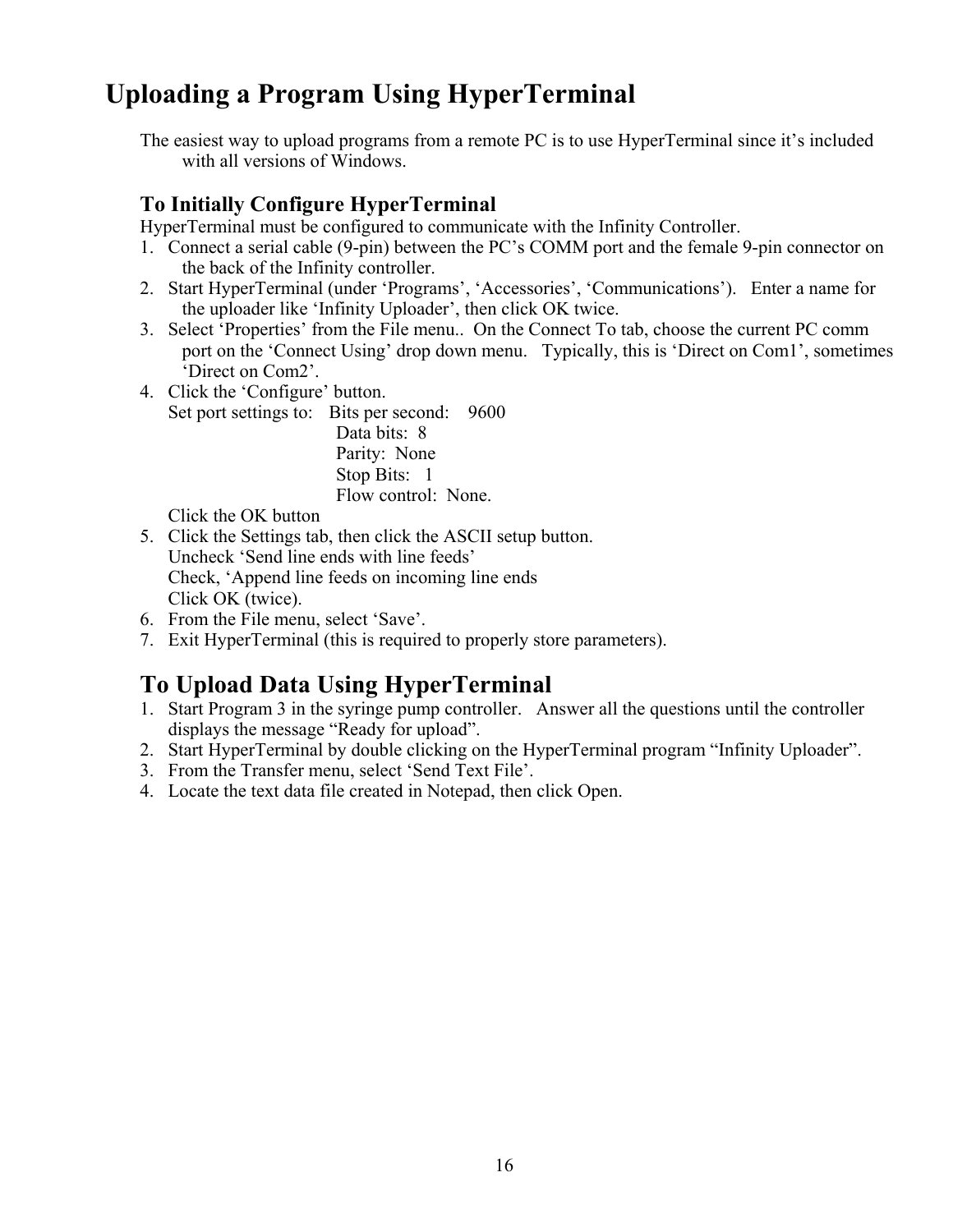## **Program Printer Using HyperTerminal**

Program printer downloads the current script program to your PC where it can be printed or archived.. The easiest way to capture and then print a stored program is by using HyperTerminal since HyperTerminal is included with all versions of Windows. Before HyperTerminal can capture the file, it must be configured with the correct communications parameters. Set up the HyperTerminal application as described earlier in the section titled "To Initially Configure HyperTerminal".

- 1. Start HyperTerminal by double clicking on the application icon "Infinity Uploaded" created when HyperTerminal was configured.
- 2. When the message 'Start File Capture" appears on the screen of the Infinity Controller, select the option "Capture Text..." from HyperTerminal's Transfer menu.
- 3. Enter a file name, then click OK.
- 4. Press the ENTER key of the Infinity controller to begin file transfer. During the file transfer, the commands appear on HyperTerminal's screen and are saved to disk in under the file name entered.
- 5. When transfer is complete, exit HyperTerminal. The file created can be printed from any text editor like MS Word or Notepad.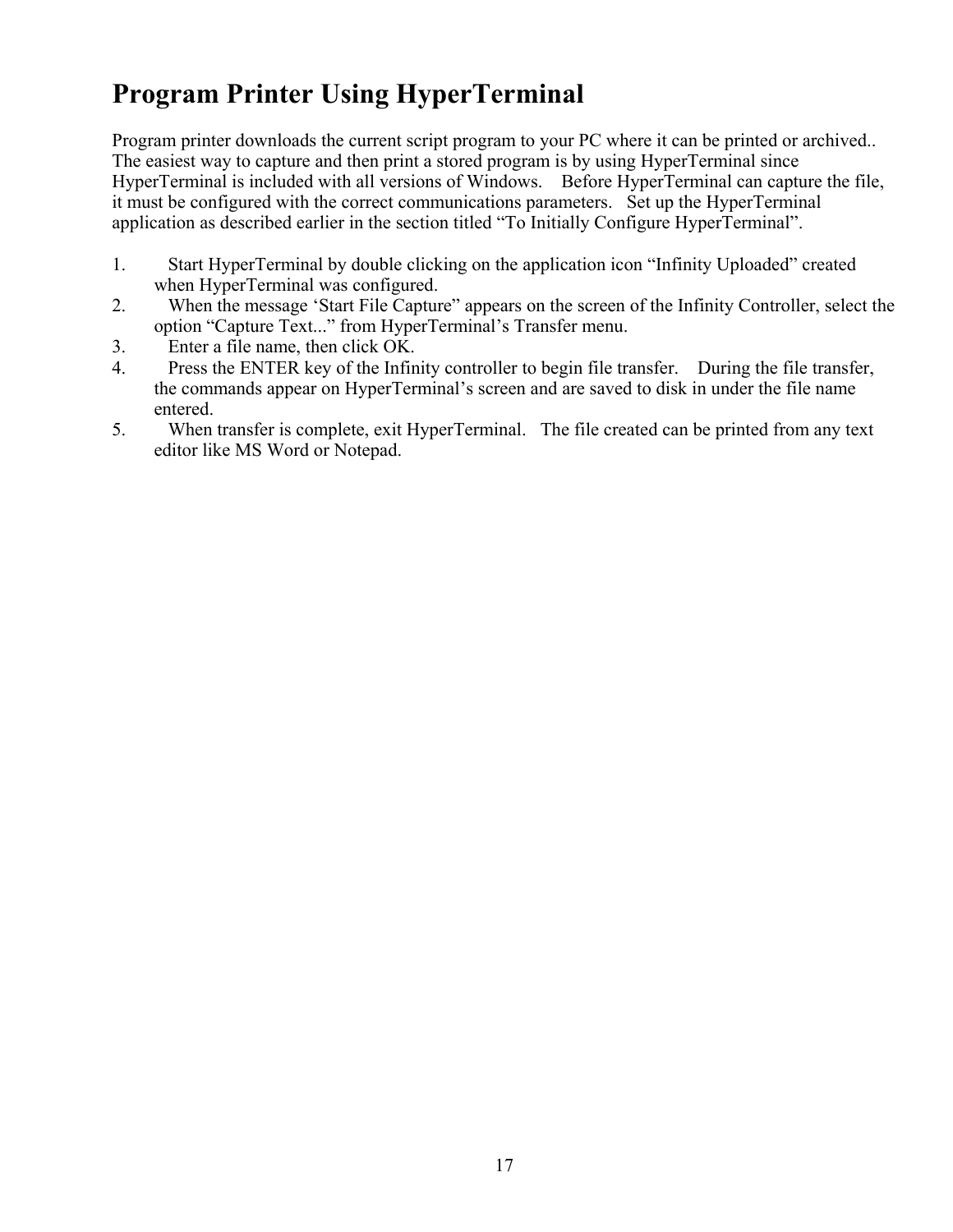## **Entering Numeric Data into the Controller**

Since all programs require entering numeric data, the method of entering the three types of data requested is summarized below.

|                | <b>Controller Display</b><br><b>Floating Point Numbers</b>                                          |                                                                                                                                                                                                                                                                                                                                                                           |
|----------------|-----------------------------------------------------------------------------------------------------|---------------------------------------------------------------------------------------------------------------------------------------------------------------------------------------------------------------------------------------------------------------------------------------------------------------------------------------------------------------------------|
|                |                                                                                                     | An answer of 20.13 is entered with the following key presses.                                                                                                                                                                                                                                                                                                             |
|                | Many questions require that you enter a<br>floating point number, for example 20.13                 | Enter<br>Ente<br>3<br>on the J-KEM controller [Note: the<br>Press                                                                                                                                                                                                                                                                                                         |
|                |                                                                                                     | Enter<br>٠<br>$\perp$ key is both the decimal point and Enter key. The first time you press<br>Enter                                                                                                                                                                                                                                                                      |
|                |                                                                                                     | $\blacksquare$<br>$\mathsf{I}_{\text{you get a decimal point, the second time the number is entered}.$<br>If you make a mistake during data entry, the incorrect value can be deleted one                                                                                                                                                                                 |
|                |                                                                                                     | Reset<br>digit at a time by pressing the $\begin{bmatrix} 0 & 0 \\ -1 & 0 \end{bmatrix}$ key. You must correct your mistake                                                                                                                                                                                                                                               |
|                |                                                                                                     | Enter<br>BEFORE pressing the $L_{\text{avg}}$ key the second time to enter the number<br>Reset<br>Del                                                                                                                                                                                                                                                                     |
|                |                                                                                                     | Negative numbers are entered by pressing the $\Box$ first to create the "-" sign.                                                                                                                                                                                                                                                                                         |
| $\overline{2}$ | <b>Integer Numbers</b>                                                                              | Whole numbers are entered by pressing the correct number keys then the<br>'Enter' key to store the number. For example, to enter the number 18, press<br>Reset<br>Del<br>'1' '8' 'Enter'. To delete an incorrectly entered number, press the l<br>Reset<br>Negative numbers are entered by pressing the $\boxed{\underline{P}_{\text{el}}}$ first to create the "-" sign. |
| 3              | <b>Entering a Time</b>                                                                              | When entering a time, only the flashing digit can be changed. To enter 45                                                                                                                                                                                                                                                                                                 |
|                | Questions requiring a time to be entered<br>will look something like this:<br>Enter Time $00:00:00$ | minutes, press: '0' '0' '4' '5' 'Enter'. It is not necessary to fill in trailing<br>zeros. To delete or backup 1 space in the timer display, press the 'Delete'<br>button.<br>Reset<br>Negative numbers are entered by pressing the $\boxed{\underline{P}_{\text{el}}}$ first to create the "-" sign.                                                                     |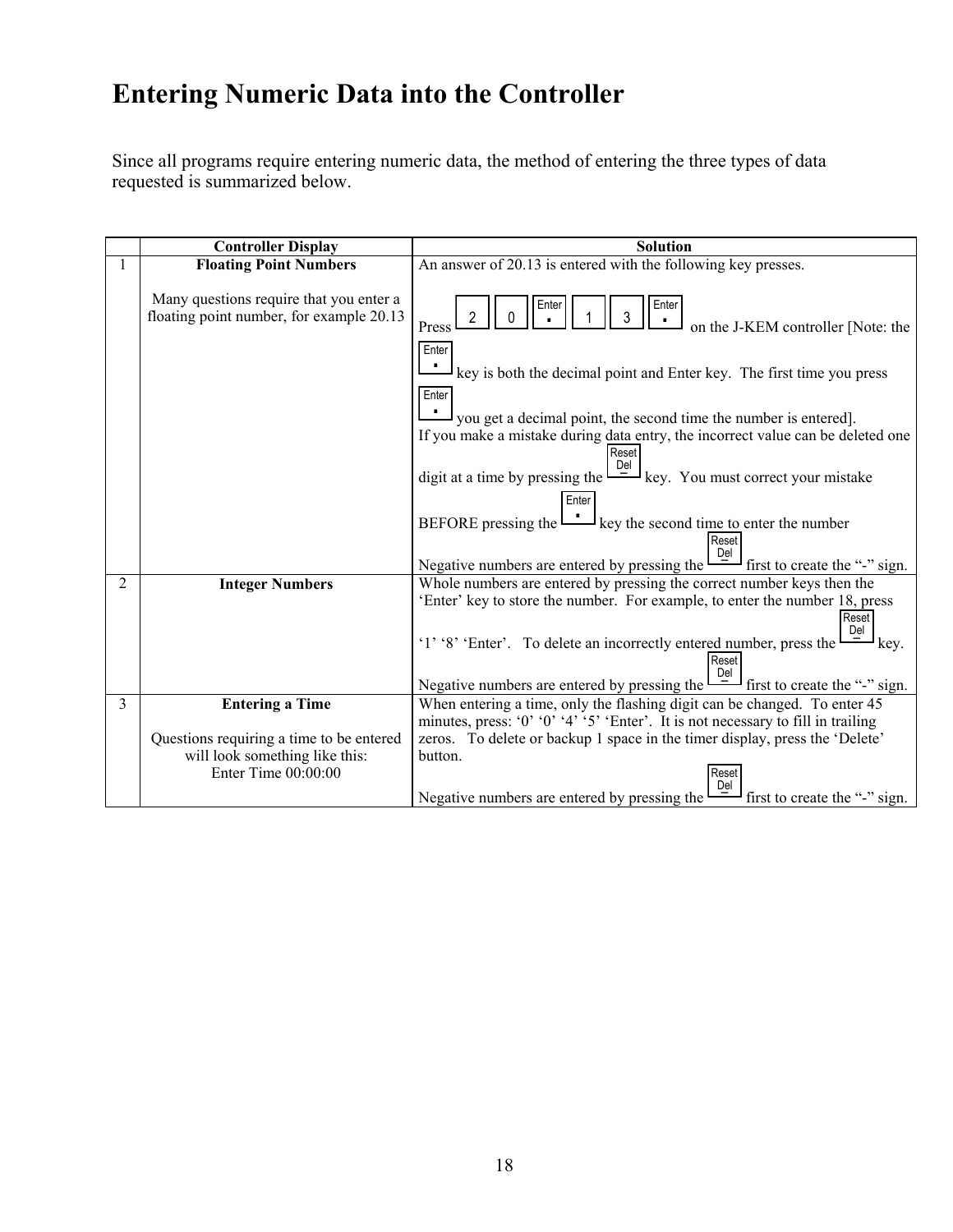## **Using the Controller's Manual Prime Function**

#### **Example of Manual Prime Screens.**

| The purpose of priming the pump is to flush air from the lines and fill all |                             |
|-----------------------------------------------------------------------------|-----------------------------|
| the various pieces of tubing connecting solvents, reagents, and the         |                             |
| reaction vessel with the proper fluid prior to staring the procedure. This  |                             |
| is done by operating the pump, via the front panel keypad. In manual        |                             |
| mode you are able to select the pumps port position and cause the pump      |                             |
| to dispense and withdraw solvent on command.                                |                             |
| When the prime routine is running, the entire keypad is active.             | Sel PORT, W, D [Rst]        |
| • Change ports by pressing the 'A - H' keys.                                | Port: A Vol:<br>$0.0\mu$ l  |
| The top line of this display shows the active keys, which are:              |                             |
| The PORT keys (A-H), the Withdraw key, the Dispense key, and RESET          |                             |
|                                                                             |                             |
| Select port C by pressing the C key.                                        | Sel PORT, W, D [Rst]        |
|                                                                             | Port: C Vol:<br>$0.0\mu$ l  |
|                                                                             |                             |
| • Pull reagent into the syringe by pressing the 'Withdr' key.               | WITHDRAW Slo Fas Ent        |
|                                                                             | Port: C Vol:<br>$0.0 \mu l$ |
| When the withdraw key is pressed you're given the option of filling the     | WITHDRAW Slo Fas Ent        |
| syringe slowly (by pressing the 'Slow' key) or more rapidly (by pressing    | Port: C Vol: 125.8 µl       |
| the 'Fast' key). To stop the pump after a manual withdraw is started,       |                             |
| press any key on the controller.                                            |                             |
| To exit withdrawal mode, press the 'Enter' key.                             | Sel PORT, W, D [Rst]        |
|                                                                             | Port: C Vol: 125.8 µl       |
| When the dispense key is pressed you're given the option of dispensing      | DISPENSE Slo Fas Ent        |
| the contents of the syringe slowly (by pressing the 'Slow' key) or more     | Port: C Vol: 125.8 µl       |
| rapidly (by pressing the 'Fast' key). To stop the pump after a manual       |                             |
| dispense is started, press any key on the controller.                       |                             |
| To exit dispense mode, press the 'Enter' key.                               | Sel PORT, W, D [Rst]        |
|                                                                             | Port: $C$ Vol: 45.1 µl      |
|                                                                             |                             |
| The process of selecting a port, withdrawing and dispensing reagents can    |                             |
| continue until all solvent and reagent lines are primed.                    |                             |
| Press the 'Reset' key to exit the prime routine.                            |                             |
|                                                                             |                             |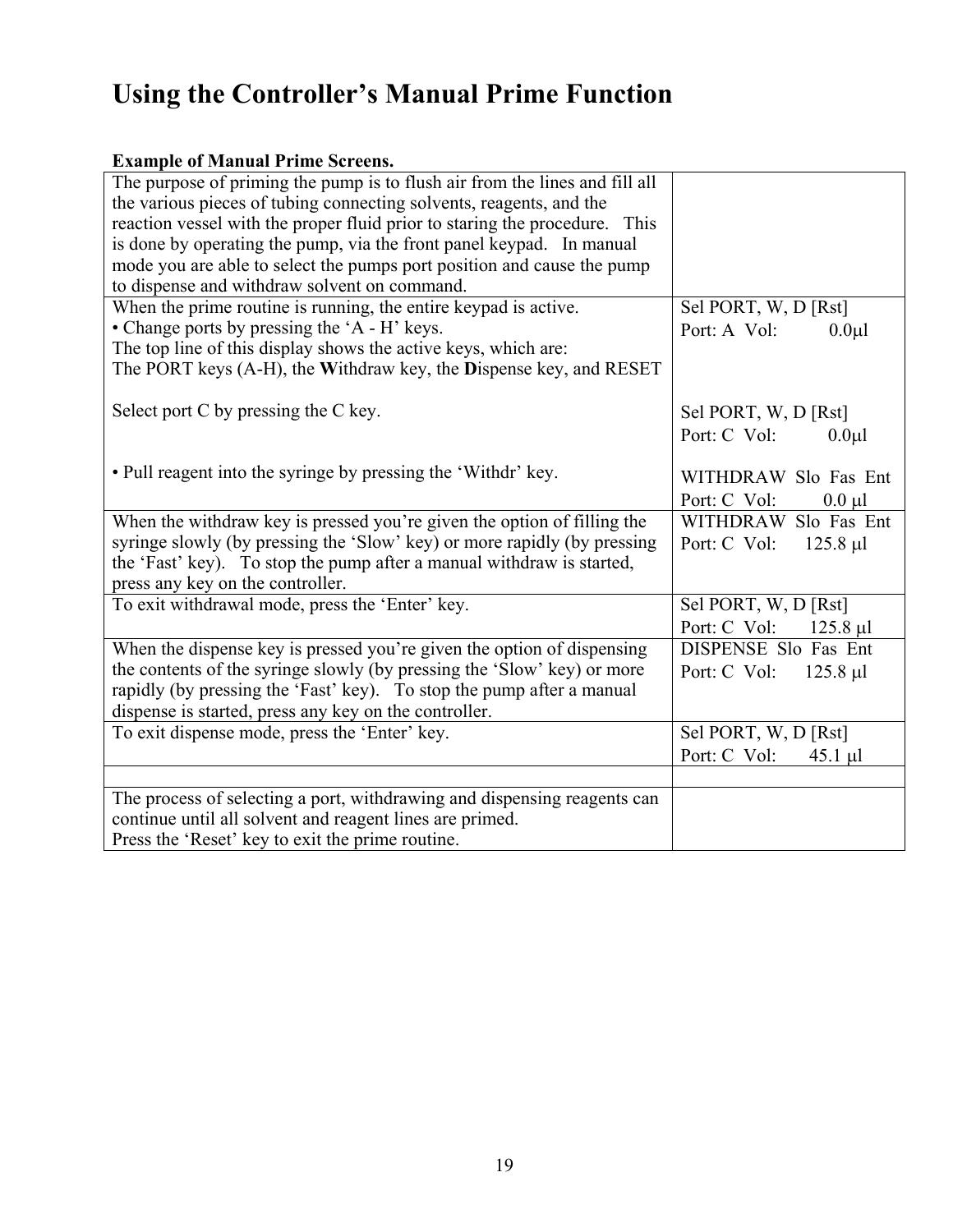# **Changing Syringes and Distribution Valves**

#### **Changing Syringes and Distribution Valves**

|                 |                                                                                                                   |   |   | Turn power to the syringe pump off.                                                                                          |
|-----------------|-------------------------------------------------------------------------------------------------------------------|---|---|------------------------------------------------------------------------------------------------------------------------------|
|                 |                                                                                                                   |   |   |                                                                                                                              |
|                 |                                                                                                                   |   |   | Use the syringe adjustment knob $(\#5)$ to move the syringe plunger down about $1/2$ "                                       |
|                 |                                                                                                                   |   | 3 | Completely remove the screw at the base of the syringe (i.e., the screw that moves the<br>plunger up and down                |
|                 |                                                                                                                   |   | 4 | Unscrew the syringe from the distribution valve                                                                              |
|                 | Home                                                                                                              |   | 5 | If you're replacing the valve, remove the two screws holding the valve to the pump, then pull                                |
|                 |                                                                                                                   |   |   | the valve straight off.                                                                                                      |
|                 |                                                                                                                   |   |   | Install the new valve by sliding the valve on to the pump and replacing the two screws.                                      |
|                 | Init                                                                                                              | 3 |   | Tighten the screws finger tight.                                                                                             |
|                 |                                                                                                                   | 4 | 6 | Screw the new syringe into the distribution valve. Make sure a white Teflon washer is in the                                 |
|                 |                                                                                                                   |   |   | distribution valve screw port when the new syringe valve is installed. If not put a washer in                                |
|                 |                                                                                                                   |   |   | before proceeding. Tighten the syringe securely with your fingers, never use pliers. Install                                 |
|                 |                                                                                                                   |   |   | the screw holding the plunger of the syringe to the drive bar.                                                               |
|                 |                                                                                                                   |   | 7 | Turn power to the pump on, then press the 'INITIALIZE' button $(\# 3)$ on the from panel of                                  |
|                 |                                                                                                                   |   |   | the pump. The syringe will go to a 'soft stop' position.                                                                     |
|                 |                                                                                                                   | 5 |   |                                                                                                                              |
|                 |                                                                                                                   |   |   |                                                                                                                              |
| 8               |                                                                                                                   |   |   | Using the 'Manual Syringe Adjustment' $(\# 5)$ wheel at the bottom of the front panel, move the syringe up until is          |
|                 |                                                                                                                   |   |   | stops moving freely, then pull it back until most of the tension is relieved.                                                |
| 9               |                                                                                                                   |   |   | Press the 'SET HOME' button $(\#2)$ . The syringe initializes to its new 'home' position.                                    |
| 10              |                                                                                                                   |   |   | The computer controller must be programmed for the new syringe size. Turn power to the controller on, when the               |
|                 |                                                                                                                   |   |   | message 'recalling data' appears, immediately press and release the ENTER key to place the controller in                     |
|                 |                                                                                                                   |   |   | programming mode. The controller displays a short message indicating that programming mode has been entered.                 |
|                 |                                                                                                                   |   |   | Depending on the program in the controller different questions will appear in the screen. Answer all questions NO            |
|                 | until the question "Edit Pump Data" appears, answer this question 'Yes'. This section of the program is very      |   |   |                                                                                                                              |
|                 |                                                                                                                   |   |   | unforgiving, make sure you answer each question accurately or the syringe pump will not perform correctly.                   |
| 11              |                                                                                                                   |   |   | "Number of pumps in system?" Enter the number of syringe pumps in your system. In this case, enter the number 1.             |
|                 |                                                                                                                   |   |   | "Enter Pump 1 Data?" Answer this question YES.                                                                               |
| 12              |                                                                                                                   |   |   | "Syringe= $\# \# \# \# \mu$ 1=[OK] 2=[Change]". The display is showing the last stored syringe size. If this size is         |
|                 |                                                                                                                   |   |   | correct, press the '1' key for OK and then continue at step 13. If it's not correct, press '2' to enter the correct size (in |
|                 | microliters).                                                                                                     |   |   |                                                                                                                              |
| 13              |                                                                                                                   |   |   | Enter the correct syringe size using the numbers on the keypad. 'Del' will delete the last entered number. When the          |
|                 |                                                                                                                   |   |   | display shows the correct size, press the 'Enter' key.                                                                       |
| 14              |                                                                                                                   |   |   | "Valve positions = $\#$ 1=[OK] 2=[Change]". If the display shows the correct number of ports on the valve, press             |
|                 |                                                                                                                   |   |   | '1', otherwise press '2' and enter the correct number followed by the 'Enter' key.                                           |
| $\overline{15}$ |                                                                                                                   |   |   | "PAW Delay = $\# \# \#$ 1=[OK] 2=[Change]". PAW Delay stands for 'Pause After Withdrawal Delay'. For 25 and                  |
|                 |                                                                                                                   |   |   | 50ml syringes it's often necessary to pause the program after the syringe makes a withdrawal to allow solvent to settle      |
|                 |                                                                                                                   |   |   | in the syringe, but a delay time can be entered for any sryinge size. Enter the number of milliseconds you want the          |
|                 |                                                                                                                   |   |   | program to pause after making a withdrawal with the syringe. The correct value allows enough time for vacuum                 |
|                 |                                                                                                                   |   |   | bubbles to disappear after making a large withdrawal. As a rule of thumb, 2000 ms is adequate for a 25 ml syringe            |
|                 |                                                                                                                   |   |   | and 4000 ms is adequate for a 50ml syringe.                                                                                  |
| 16              |                                                                                                                   |   |   | "Max Pump Speed: ***** $1 = [OK] 2 = [Change]$ ". This shows the maximum allowable speed for the pump to                     |
|                 |                                                                                                                   |   |   | withdraw and dispense with the syringe. A value of $0'$ instructs the pump to use default pump speeds which is               |
|                 | generally the correct choice. If the displayed value is the desired value, press $1 = [OK]$ to accept it or press |   |   |                                                                                                                              |
|                 | $2 = [Change]$ to change it.                                                                                      |   |   |                                                                                                                              |
|                 |                                                                                                                   |   |   | If you pressed 2 to change pump speed, the programs prompts you to enter a new speed in the range of 40 to 10000 [or         |
|                 |                                                                                                                   |   |   | 0 for default]. Enter the desired number followed by the 'Enter' key. As a guide to selecting a pump speed,                  |
|                 | consider the table below.                                                                                         |   |   |                                                                                                                              |
|                 | Syringe Size                                                                                                      |   |   | Default Speed                                                                                                                |
|                 | 10ul - 10 ml                                                                                                      |   |   | 5000                                                                                                                         |
|                 | $25$ ml                                                                                                           |   |   | 3500                                                                                                                         |
|                 | 50 ml                                                                                                             |   |   | 2000                                                                                                                         |
| 17              |                                                                                                                   |   |   | To store these values, turn power to the controller off.                                                                     |
|                 |                                                                                                                   |   |   |                                                                                                                              |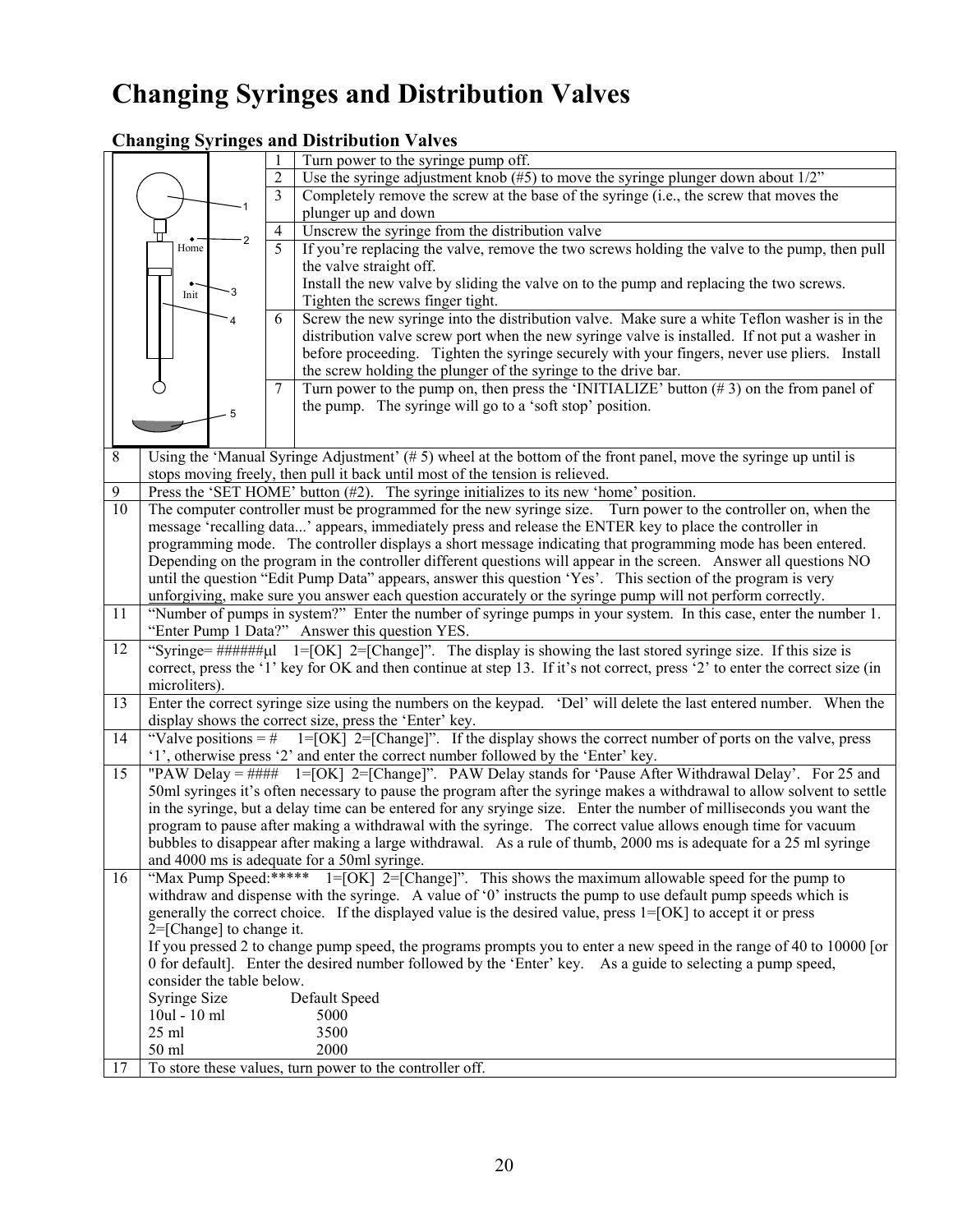### **Programming Mode**

 Programming mode allows configuration of syringe pump and communication parameters. To enter programming mode, turn power to the controller off for 5 seconds then turn power back on. When power is restored, three quick 'beeps' sound and the message "Recall Data" appears, press and release the ENTER key while this message is in the display. Upon entering programming mode a program number appears. This is a unique program number useful to J-KEM when debugging errors. When in programming mode, the dialog boxes below appear.

|                | <b>Edit PC COMMS?</b>   | This section allows setting communication parameters between the PC and the syringe          |
|----------------|-------------------------|----------------------------------------------------------------------------------------------|
|                | $1 = Yes$ $2 = No$      | pump controller.                                                                             |
|                |                         |                                                                                              |
|                |                         | Baud = $9600$                                                                                |
|                |                         | $1 = OK$ 2= Change                                                                           |
|                |                         |                                                                                              |
|                |                         | If this is the desired baud rate, press OK to accept this value, otherwise press CHANGE and  |
|                |                         | you'll be queried to enter a new value.                                                      |
|                |                         | Data Bits=8                                                                                  |
|                |                         | $1 = OK$ 2= Change                                                                           |
|                |                         |                                                                                              |
|                |                         | If this is the desired number of data bits, press OK to accept this value, otherwise press   |
|                |                         | CHANGE and you'll be queried to enter a new value.                                           |
|                |                         | Parity is NONE                                                                               |
|                |                         | $1 = OK$ 2= Change                                                                           |
|                |                         |                                                                                              |
|                |                         | If this is the desired value, press OK to accept this value, otherwise press CHANGE and      |
|                |                         | you'll be queried to enter a new value.                                                      |
|                |                         | Stop Bits=1<br>$1 = OK$ 2= Change                                                            |
|                |                         |                                                                                              |
|                |                         | If this is the desired number of stop bits, press OK to accept this value, otherwise press   |
|                |                         | CHANGE and you'll be queried to enter a new value.                                           |
| $\overline{2}$ | <b>Edit Pump COMMS?</b> | These values should not be changed from the factory default. The defaults are:               |
|                | $1 = Yes$ $2 = No$      |                                                                                              |
|                |                         | $Baud = 9600$                                                                                |
|                |                         | Data Bits=8                                                                                  |
|                |                         | Parity is NONE                                                                               |
|                |                         | Stop Bits= $1$                                                                               |
| 3              | <b>Edit Pump Data?</b>  | This section is entered when a new syringe size or valve is installed on the syringe pump.   |
|                | $1 = Yes$ $2 = No$      | See the section titled "Changing Syringes and Distribution Valves" for an explanation of the |
|                |                         | options in this section. Options allow setting syringe size, valve port positions, default   |
|                |                         | syringe speeds, and certain delay times.                                                     |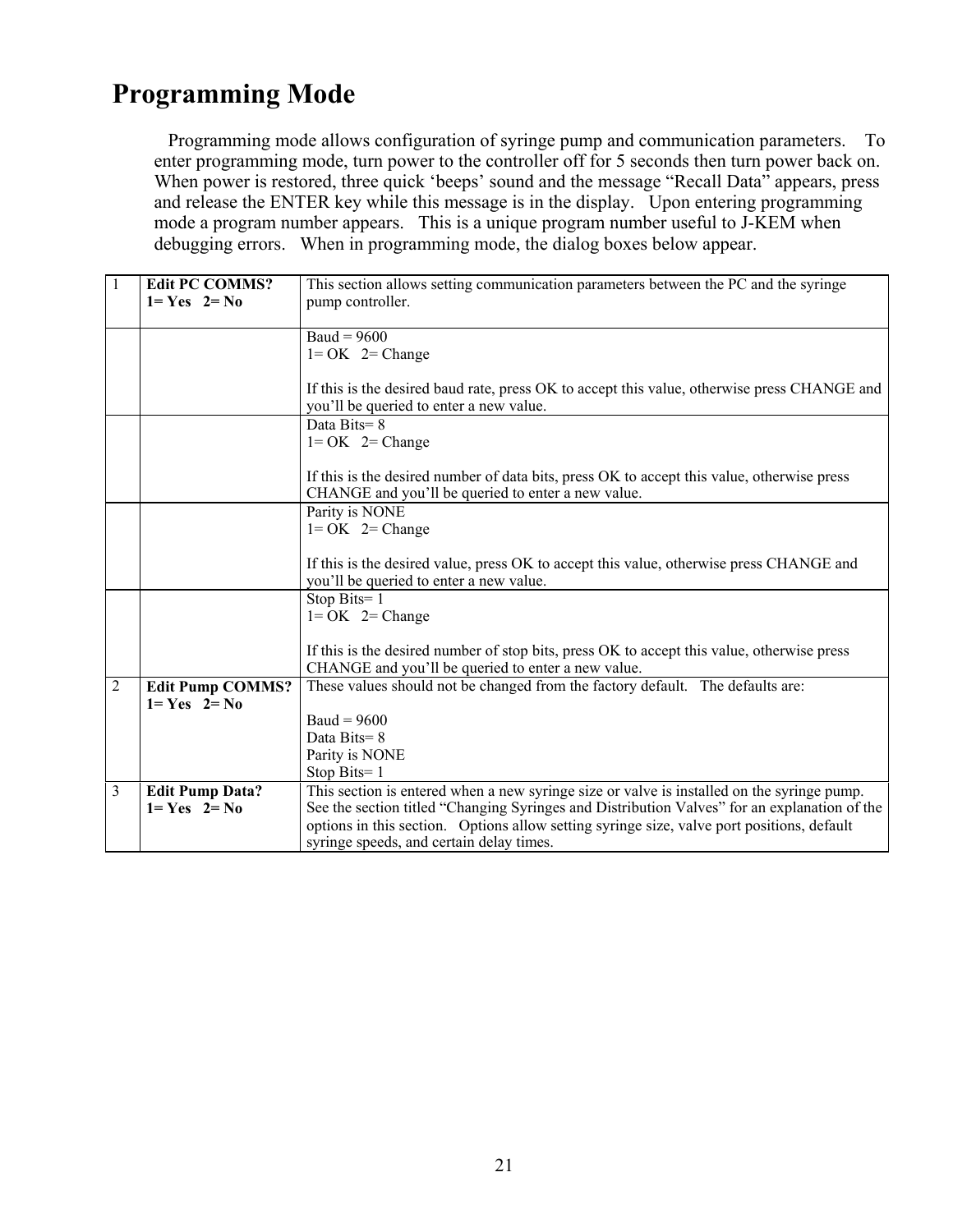## **I/O Port Connections (optional syringe pump feature)**

An optional feature is customized digital input/output registers. Not all models of syringe pumps have digital inputs and outputs implemented. Digital inputs and outputs are useful to coordinate the solvent dispensing functions of the syringe pump with other pieces of equipment. To implement this option, contact J-KEM.

| PC Command                 | <b>Example</b>              | <b>Infinity Response</b> | <b>Comments</b>                         |
|----------------------------|-----------------------------|--------------------------|-----------------------------------------|
| <b>INPUT(line)</b>         | $LINE(4)\rvert r$           | LINE(4)1OKr              | This command queries the state of       |
|                            |                             |                          | input line #4. If the state is low, the |
| Line is the input line     |                             | $LINE(4)0OK\$ r          | command returns '0', if the state is    |
| number.                    |                             |                          | high the command returns '1'.           |
| <b>OUTPUT</b> (line,state) | OUTPUT $(3,1)$ <sup>r</sup> | $OUTPUT(3,1)OK\$         | Sets the specified output line to the   |
|                            |                             |                          | specified state. A state of 1 sets the  |
| Lime is desired output     |                             |                          | output line to its high state, and a    |
| line. State is the desired | OUTPUT $(5,0)$ <sup>r</sup> | $OUTPUT(5,0)OK$ r        | state of 0 sets it to its low state.    |
| state of the line.         |                             |                          |                                         |

 Input and Output port connections support optional features on J-KEM's syringe pumps. Except for digital input 1 which supports the use of external hand held probes (see next section), the function of each of the input and output lines requires custom programming by J-KEM. The pin out of the 15-pin I/O port is listed below.

| Inputs               |                                                                                                                                 |                                                                                        |  |
|----------------------|---------------------------------------------------------------------------------------------------------------------------------|----------------------------------------------------------------------------------------|--|
| <b>Digital</b>       | <b>Pin Number on</b>                                                                                                            |                                                                                        |  |
| input $#$            | 15-pin Connector                                                                                                                | <b>Function</b>                                                                        |  |
|                      |                                                                                                                                 | Supports the use of hand held or foot peddle operated dispensing probes.               |  |
| $\overline{2}$       |                                                                                                                                 | Not defined                                                                            |  |
| 3                    | 3                                                                                                                               | Not defined                                                                            |  |
| 4                    |                                                                                                                                 | Not defined                                                                            |  |
|                      | <b>Outputs</b><br>Maximum TOTAL supply current from all inputs summed together is 500ma                                         |                                                                                        |  |
| <b>Digital</b>       | <b>Pin Number on</b>                                                                                                            | <b>Function</b>                                                                        |  |
| output $#$           | 15-pin Connector                                                                                                                | Open collector outputs                                                                 |  |
|                      |                                                                                                                                 | Maximum input voltage: 48 VDC                                                          |  |
|                      |                                                                                                                                 | Maximum supply current per outlet 170ma                                                |  |
|                      | 9                                                                                                                               | Not defined                                                                            |  |
| $\overline{c}$       | 10                                                                                                                              | Not defined                                                                            |  |
| 3                    | 11                                                                                                                              | Not defined                                                                            |  |
| 4                    | 12                                                                                                                              | Not defined                                                                            |  |
| <b>Grounds</b>       |                                                                                                                                 |                                                                                        |  |
| Pin Number on 15-pin |                                                                                                                                 |                                                                                        |  |
| Connector            |                                                                                                                                 | <b>Function</b>                                                                        |  |
| Pins 5, 6, 7, 8      |                                                                                                                                 | All 4 pins are ground connections and are used for both the digital inputs and outputs |  |
|                      | $\mathbf{F}$ . The state of $\mathbf{F}$ is the state of $\mathbf{F}$ is the state of $\mathbf{F}$ is the state of $\mathbf{F}$ |                                                                                        |  |



All digital outputs have open collector outputs as shown in the drawing. When the output is turned ON the load is pulled to ground. When turned off the load is allowed to float. Care must be taken when driving inductive loads, the user must provide a reverse biasing diode directly across the load or damage to the output will occur. **The maximum current on any one output is 170ma and the total current for all outputs can not total more than 500ma. The maximum input voltage is 48 VDC.**